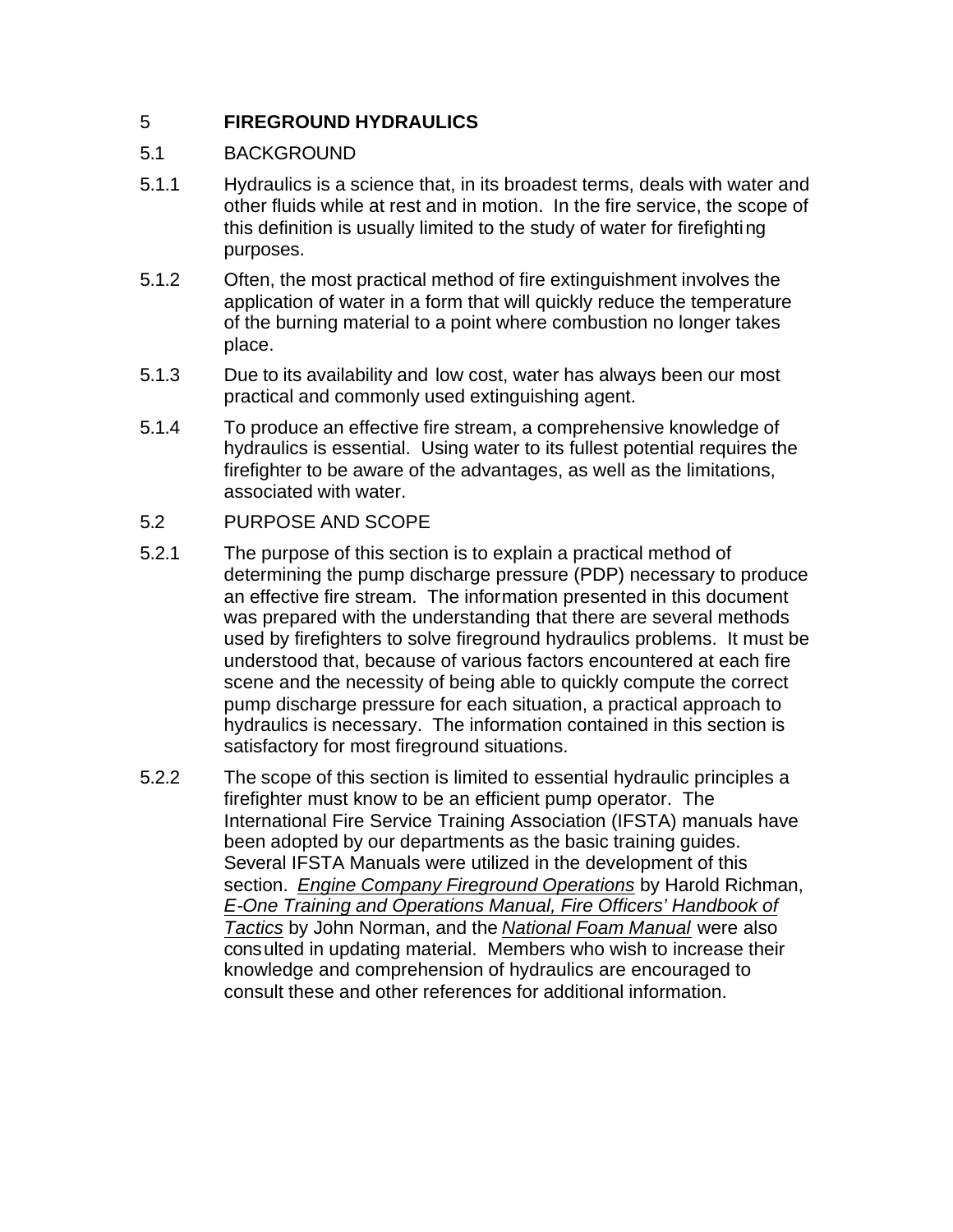## 5.3 ABBREVIATIONS AND SYMBOLS

- 5.3.1 Custom has developed certain symbols and abbreviations that are used in formulas necessary to calculate hydraulic problems. The following is a list of abbreviations and mathematical symbols that are used in this book and in the fire service:
	- AL appliance loss
	- D nozzle diameter
	- EL elevation loss or gain
	- FL friction loss
	- GPM gallons per minute
	- lb pound(s)
	- NP nozzle pressure
	- NR nozzle reaction
	- PDP pump discharge pressure
	- PSI pounds per square inch
	- Q quantity of water flowing divided by 100
	- RP residual pressure
	- + Plus (addition)
	- - Minus (subtraction)
	- x Times (multiplication)
	- $\sqrt{or} \div$  Divided by (division)
	- $\sqrt{ }$  Square root
	- " Inch
	- ' Foot or feet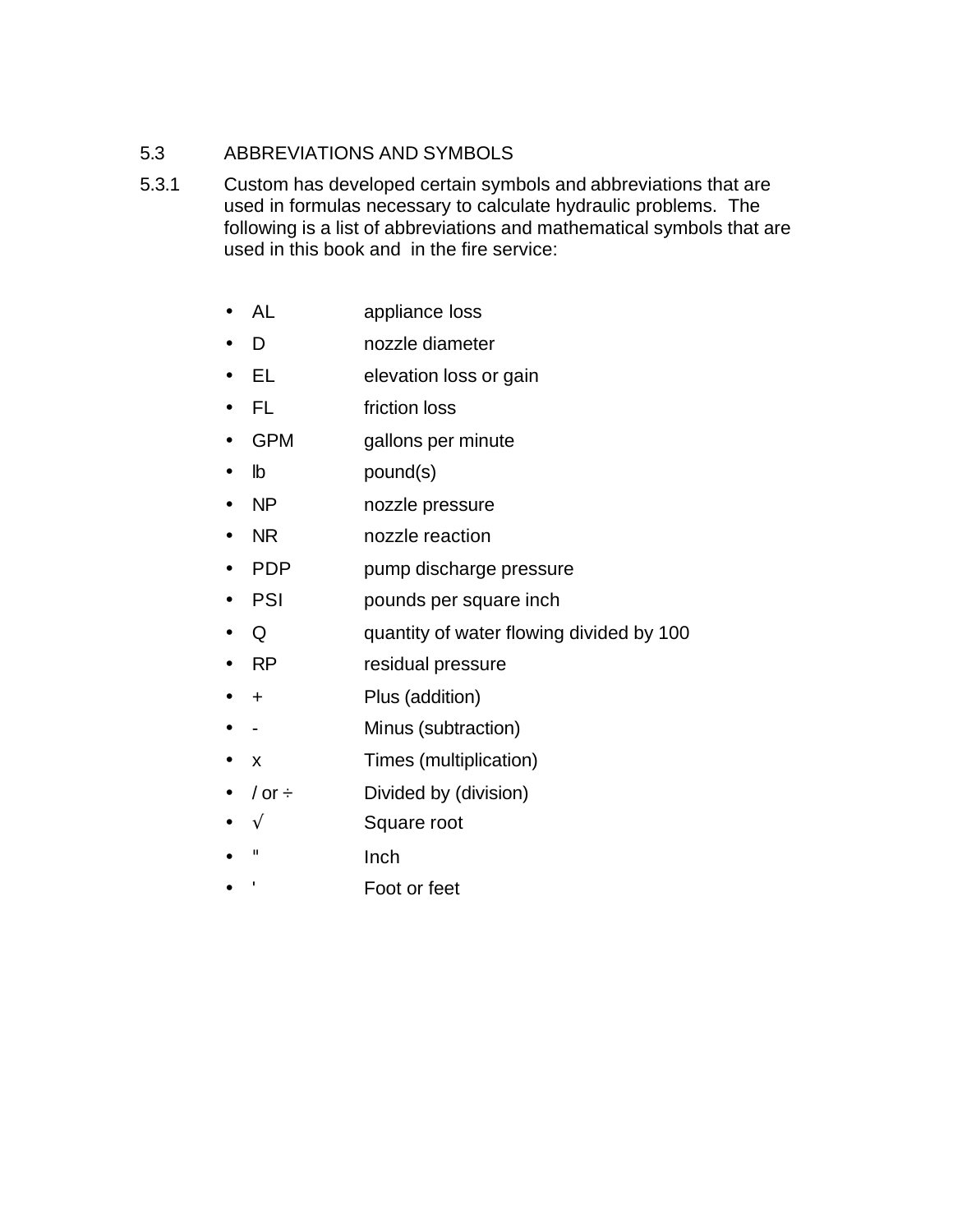MATHEMATICAL HINT: You will find as you proceed through this section of the book that your greatest chance of error will be in performing your mathematical calculations. In order to help reduce the possibility of error, there are some steps that can be utilized to assist you. You will notice that you will be squaring a lot of half numbers, such as  $(2.5)^2$ ,  $(4.5)^2$ ,  $(7.5)^2$ , etc. To help simplify this process, the following is suggested:

- Identify the two whole numbers that the half number is between. (2.5 is between 2 and 3)
- Multiply those two numbers together  $(2 \times 3 = 6)$
- Add .25 to that total  $(6 + .25 = 6.25)$
- That is your answer. This procedure will work when squaring any number that ends in .5.

## 5.4 DEFINITION OF TERMS

- 5.4.1 Firefighters must have a complete understanding of fire department hydraulics in addition to a solid working knowledge of the pump they are operating. Therefore, every operator must know and understand the following definitions of hydraulic terms:
- 5.4.1.1 Appliance a device, other than a hand-held nozzle, where the direction of water flow is interrupted or changed.
- 5.4.1.2 Attack engine -- any pumper that is supplying water directly to attack lines.
- 5.4.1.3 Back pressure the same as "head pressure." Pressure generated by the weight of a column of water. This pressure is exerted at .434 psi per foot of elevation. On the fireground, this number is rounded to .5 psi.
- 5.4.1.4 Discharge the quantity of water issuing from an opening and is expressed in gpm.
- 5.4.1.5 Supply engine any pumper that is supplying water from a source, such as a hydrant or pond, to an attack engine.
- 5.4.1.6 Flow pressure the forward velocity pressure of water issuing from a discharge opening. Flow pressure is usually measured by using a pitot gauge.
- 5.4.1.7 Friction loss the loss in energy (pressure) due to friction. This results from the turbulence in the water and the water molecules rubbing on the interior surfaces of the hose and appliances.
- 5.4.1.8 Head pressure see back pressure.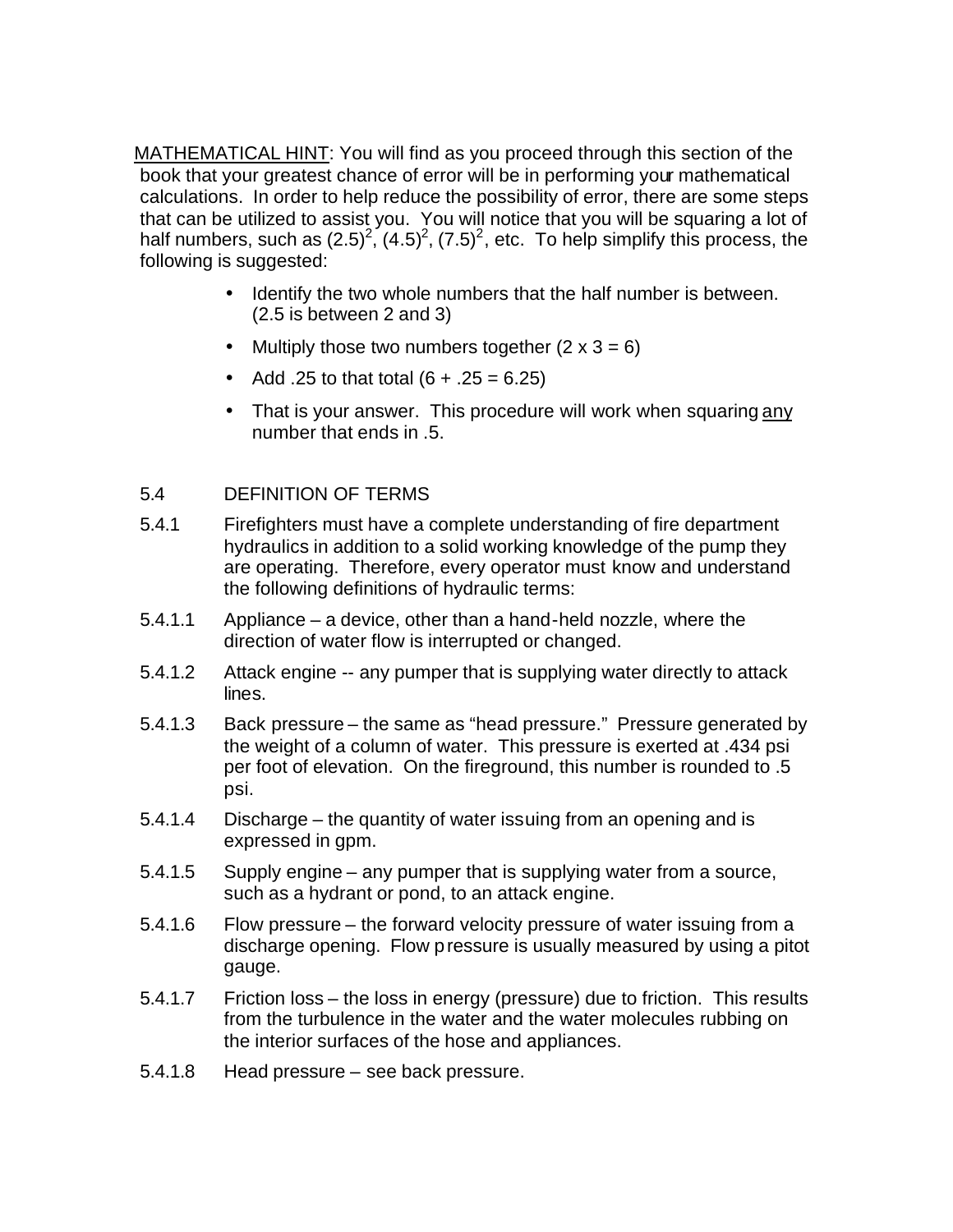- 5.4.1.9 Ladder pipe a master stream device that is attached to the rungs or rails of an aerial ladder. These may be pre-piped and permanently mounted or they may be appliances that must be attached to the aerial when needed.
- 5.4.1.10 Master stream any fire stream that is too large to be controlled without mechanical aid. A master stream delivers more than 350 gpm. These devices may be fixed or portable. (Deck gun / Deluge gun)
- 5.4.1.11 Normal operating pressure pressure on a water system during regular domestic consumption.
- 5.4.1.12 Nozzle pressure the flow pressure of water as it leaves a nozzle.
- 5.4.1.13 Nozzle reaction the backward force created by a stream of water as it is discharged from a nozzle.
- 5.4.1.14 Pressure a measure of the energy contained in water, and measured and stated as psi.
- 5.4.1.15 Residual pressure the pressure *remaining* in a water system when water is flowing.
- 5.4.1.16 Siamese an appliance that combines two or more hose lines into one.
- 5.4.1.17 Static pressure the pressure exerted by water when at rest.
- 5.4.1.18 Velocity the speed at which water passes a given point, usually measured in feet per second. (FPS).
- 5.4.1.19 Water hammer the concussion effect of a moving stream of water against the sides and ends of pipes, pumps, or hose lines when its movement is suddenly stopped.
- 5.4.1.20 Wye an appliance that breaks one hose line into two or more hose lines.

#### 5.5 STANDARDS AND MEASUREMENTS

- 5.5.1 Because water is the most practical extinguishing agent, a comprehensive knowledge of its physical properties is essential. In addition, there are certain standards and measurements that are associated with fireground hydraulics that must be understood. These include:
- 5.5.1.1 One cubic foot contains 1728 cubic inches.
- 5.5.1.2 One cubic foot contains 7.5 gallons.
- 5.5.1.3 One gallon contains 231 cubic inches.
- 5.5.1.4 One cubic foot of fresh water weighs 62.5 pounds.
- 5.5.1.5 One gallon of fresh water weighs 8.33 pounds (use 8.3 in formulas).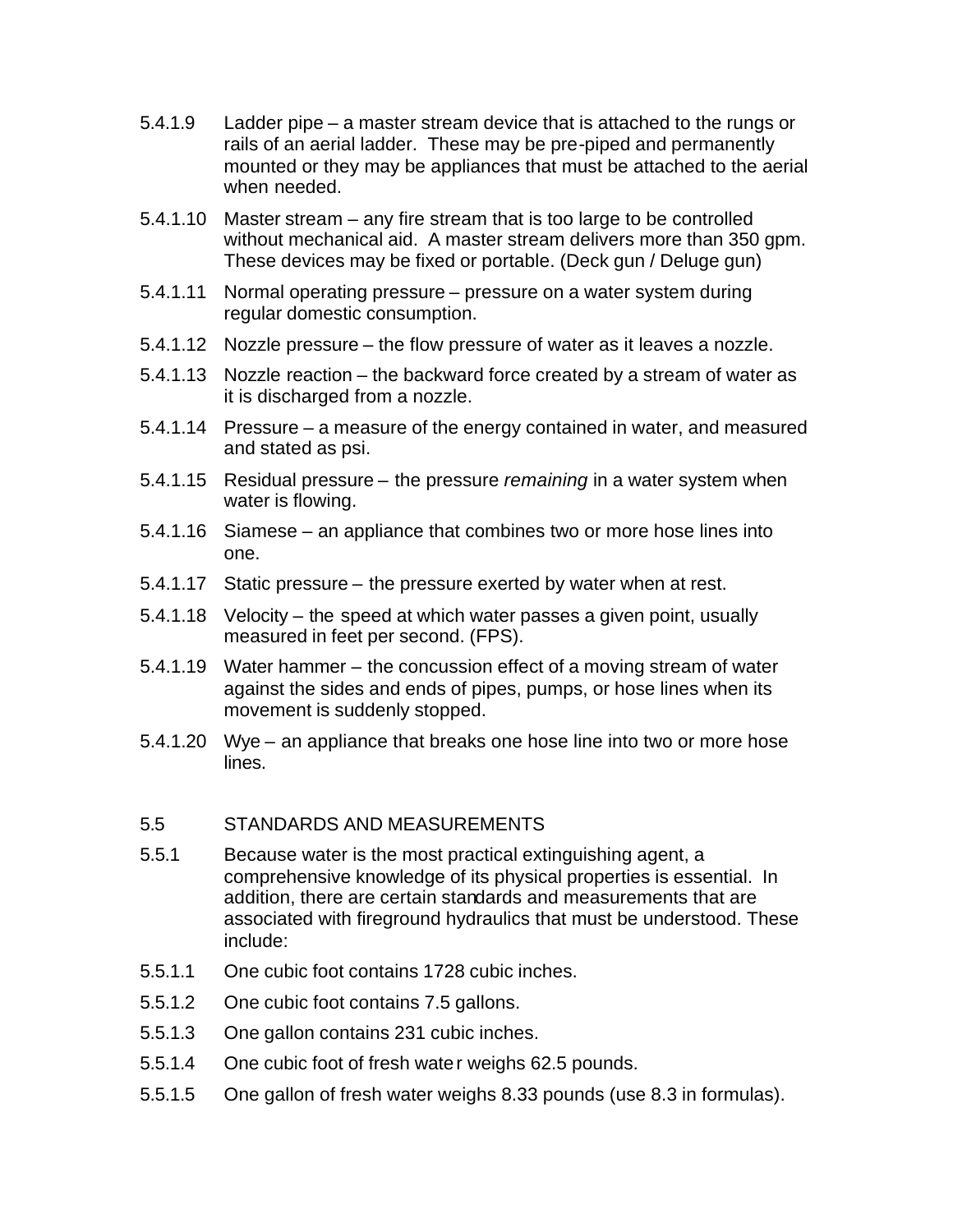- 5.5.1.6 A column of water one foot high exerts a pressure of .434 psi at its base.
- 5.5.1.7 A column of water 2.31 feet high exerts a pressure of 1 psi at its base.
- 5.5.1.8 One inch of mercury equals 13.546 inches of water in the pressure it exerts downward. For drafting purposes, use 1 inch of mercury to indicate one foot of lift.
- 5.5.1.9 One length (50 feet) of 1 ¾-inch hose contains 6.24 gallons of water.
- 5.5.1.10 One length (50 feet) of 2  $\frac{1}{2}$ -inch hose contains 12.75 gallons.
- 5.5.1.11 One length (50 feet) of 3-inch hose contains 18.3 gallons.
- 5.5.2 One length (100 feet) of 4-inch hose contains about 125 gallons. Sizes and types of fire streams
- 5.5.2.1 A small stream is 40 gpm or less.
- 5.5.2.2  $\land$  1  $\frac{3}{4}$ -inch hand line ranges from 100 to 210 gpm.
- 5.5.2.3 A 2  $\frac{1}{2}$ -inch hand line flows up to 325 gpm.
- 5.5.2.4 A master stream is considered to be 350 gpm and greater.
- 5.5.3 Nozzle pressure
- 5.5.3.1 Nozzle pressure for hand lines with smooth bore nozzles is 50 psi. The pressure can be increased to 65 psi to achieve a higher flow.
- 5.5.3.2 Nozzle pressure for master streams with smooth bore nozzles is 80 psi but can be increased to 100 to achieve higher flow rates.
- 5.5.3.3 Nozzle pressure for fog nozzles is 100 psi unless otherwise indicated.
- 5.5.3.4 Low-pressure fog nozzles are designed for 75-psi nozzle pressure. Knowledge of what nozzles you have on your apparatus is essential to ensure that the correct pressure is applied to achieve a good fire stream.
- 5.6 PRINCIPLES OF HYDRAULICS
- 5.6.1 There are six principles that cover the characteristics of pressure in fluids. They are:
- 5.6.1.1 Fluid pressure is perpendicular to any surface on which it rests.
- 5.6.1.2 Fluid pressure at a point in a fluid at rest is of the same intensity in all directions.
- 5.6.1.3 Pressure applies to a confined fluid from an outside source is transmitted equally in all directions.
- 5.6.1.4 The downward pressure of a liquid in an open vessel is proportional to its depth.
- 5.6.1.5 The downward pressure of a liquid in an open vessel is proportional to the density of the liquid.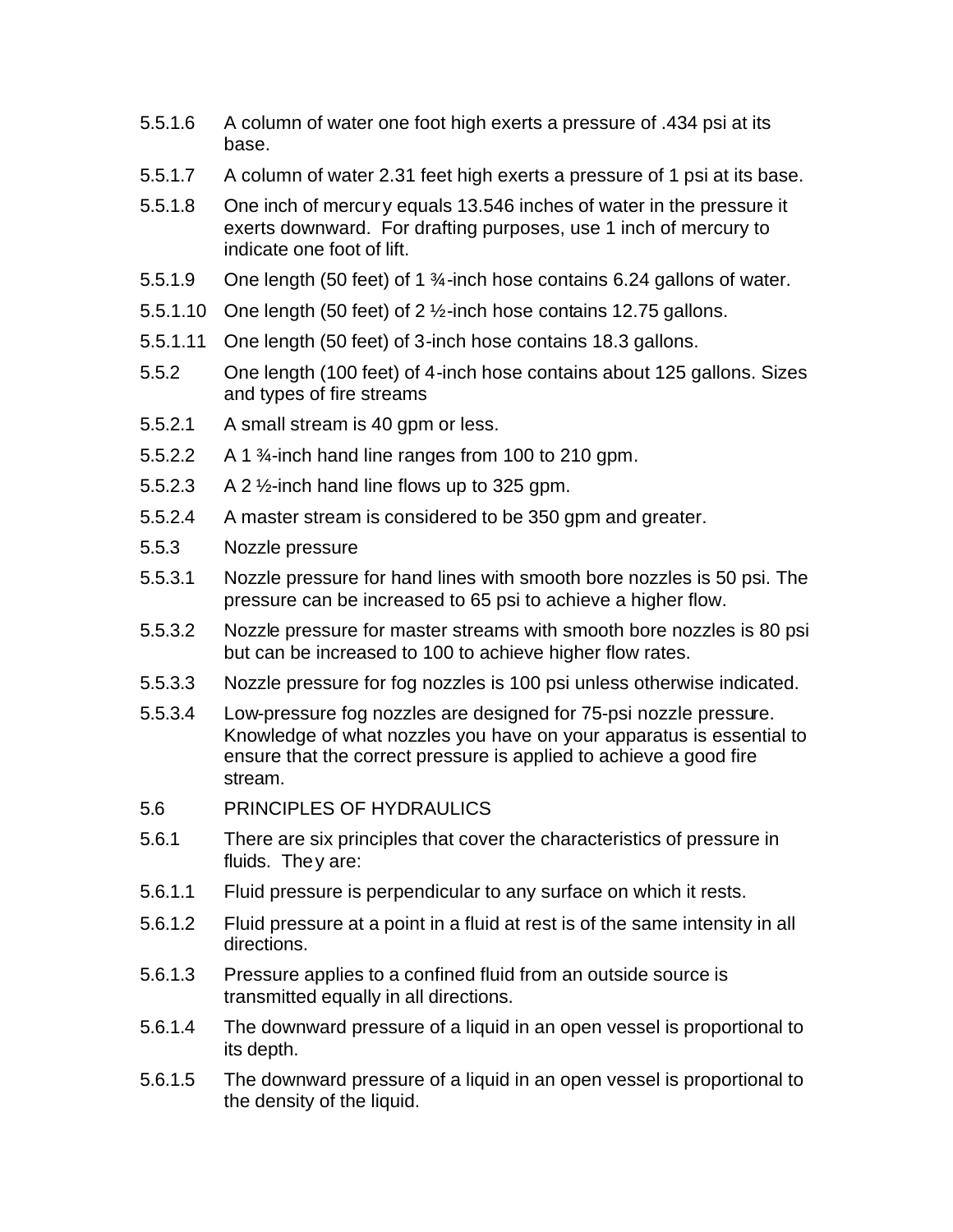- 5.6.1.6 The downward pressure of a liquid on the bottom of a vessel is independent of the shape of the vessel itself.
- 5.7 COMPUTING VOLUME
- 5.7.1 In order to determine the amount or weight of water contained in a vessel or container, the volume of the container, must first be determined.
- 5.7.1.1 The formula for determining volume for a rectangular or square shaped container is:

## *VOLUME = LENGTH x WIDTH x HEIGHT (L x W x H)*

Example 1: What is the volume of a swimming pool that is 40 feet long, 20 feet wide, and 10 feet deep?

40 x 20 x 10 = 8000 cubic ft (ft<sup>3</sup>)

How many gallons of water can this pool hold?

Since 1 cubic foot of water contains 7.5 gallons, and the pool has a volume of 800 cubic feet, by multiplying 8000 by 7.5 it can be determined that the pool can hold 60,000 gallons of water.

 $8000 \times 7.5 = 60,000$ 

Example 2: What is the weight of water on a flat roof of a townhouse that is 30 feet long, 25 feet wide and 1 ½ feet deep? (Hint: Keep all measurements in feet. As you will see later, you cannot combine feet and inches).

 $30 \times 25 \times 1\frac{1}{2} = 1125$  cubic feet

One cubic foot of water weights 62.5 pounds; therefore by multiplying 1125 by 62.5, it can be determined that there is 70,312 pounds of water on the roof.

 $1125 \times 62.5 = 70,312.5$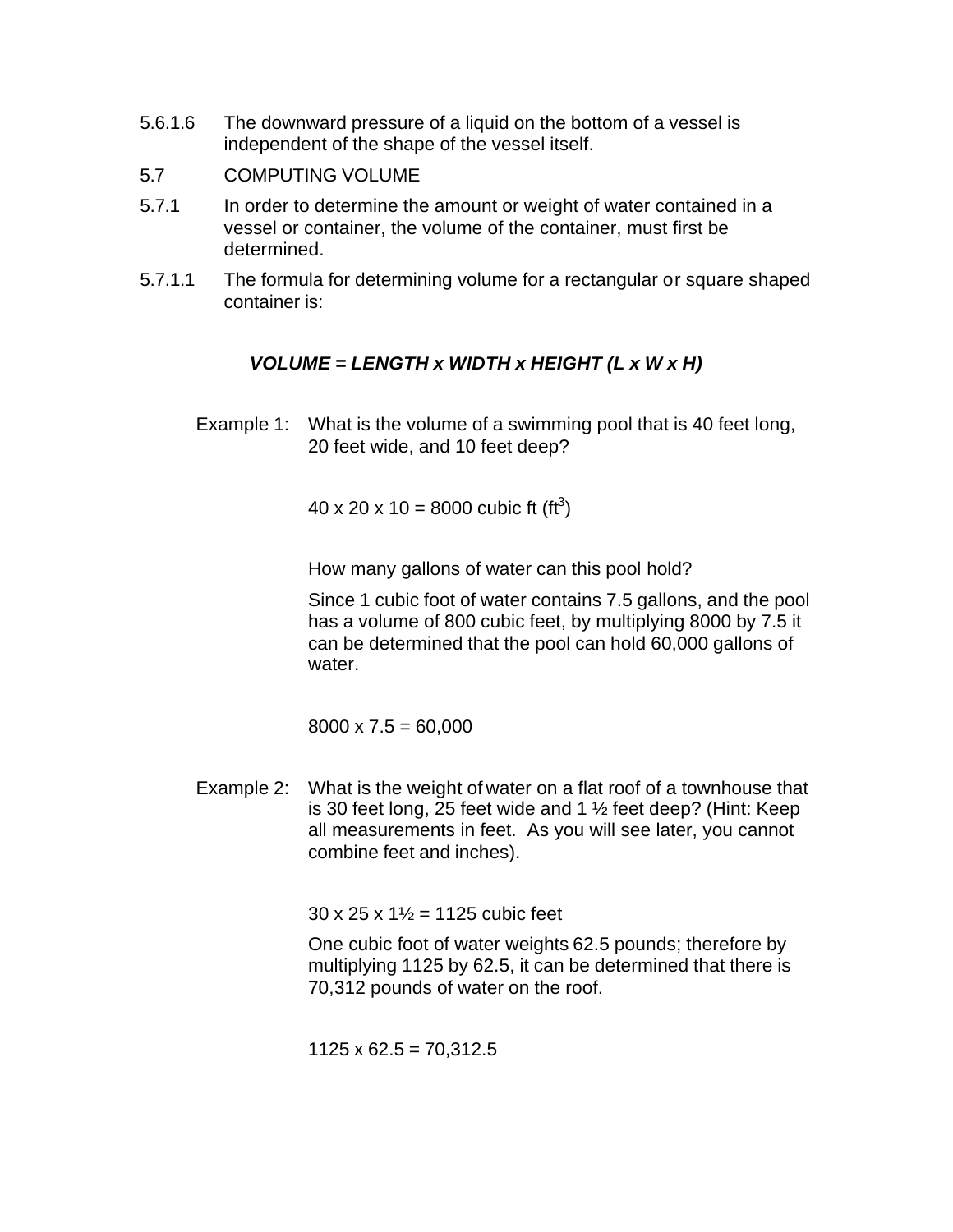5.7.1.2 To determine the volume of a cylinder, the formula is:



Example 3: What is the volume of a cylinder that is 6 feet in diameter and 20 feet high?

 $.7854 \times 6^2 \times 20 =$ 

.7854 x 36 x 20 = 565.488 cubic feet (round to 565)

By multiplying 565 by 7.5 (gallons in a cubic foot) it can be determined that there can be 4237.5 gallons of water in this cylinder.

565 x 7.5 = 4237.5 (round to 4238)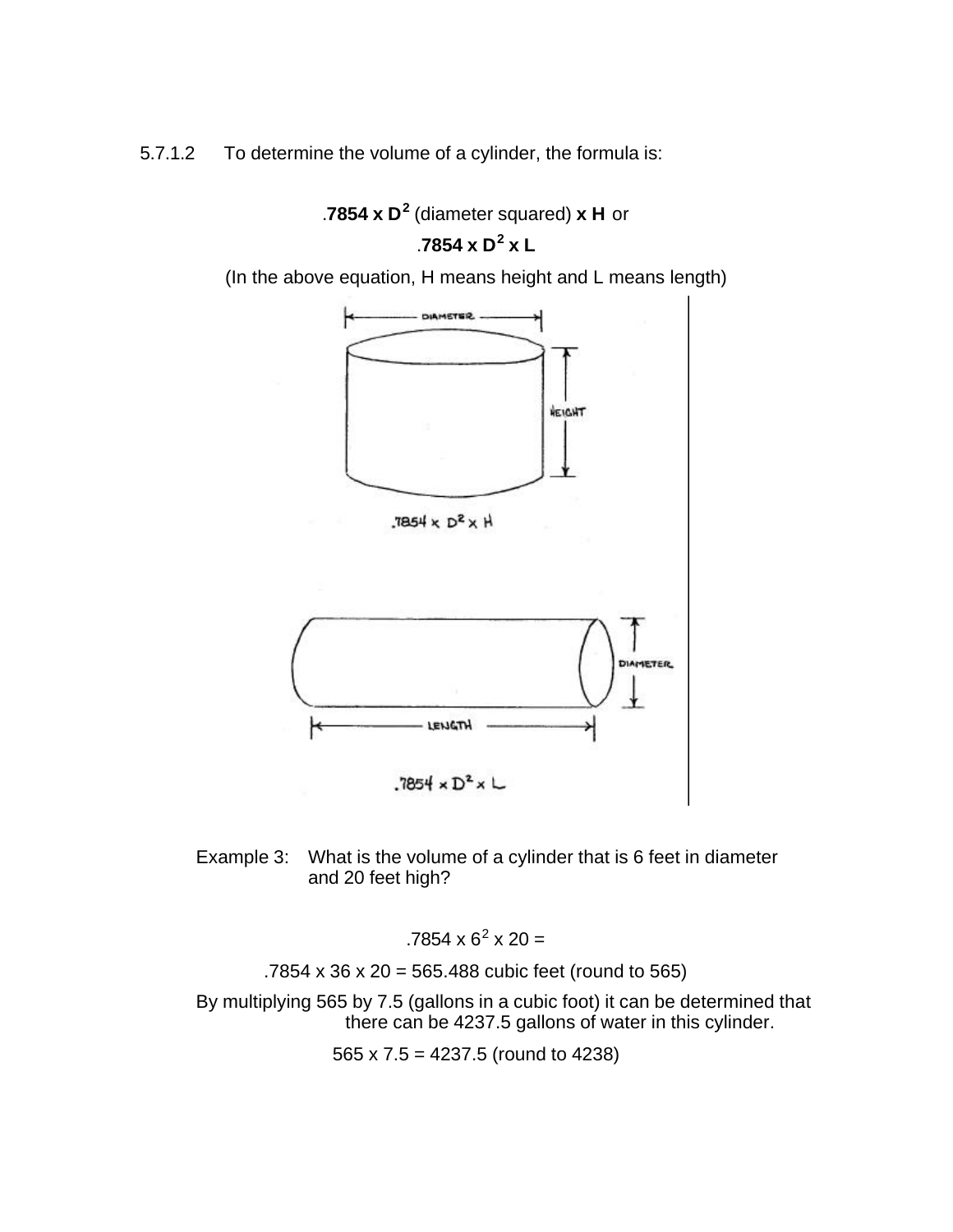Example 4: How much water is in a length or section (50 feet) of 3" hose?

### .7854 x  $D^2$  x 50

The diameter of the hose is in inches. As mentioned earlier, inches and feet cannot be combined. You must convert to either all inches or all feet. In this case, it is best to convert the inches to feet. 3 inches is ¼ or 25% of a foot. The formula then works out as:

> $.7854 \times (.25)^2 \times 50 =$  $.7854 \times .0625 \times 50 = 2.45$

The 2.45 here is in cubic feet. Multiply is now by 7.5 to find out how many gallons are contained.

 $2.45 \times 7.5 = 18.3$ 

If the problem was done by converting to inches, the formula would then a work out as follows:

.7854 x  $(3)^2$  x 600 (50 feet = 600 inches)  $.7854 \times 9 \times 600 =$  $.7854 \times 5400 = 4241$ 

Since one gallon contains 231 cubic inches, divide 4241 by 231.

#### $4241 \div 231 = 18.3$

One length of 3" hose contains 18.3 gallons of water.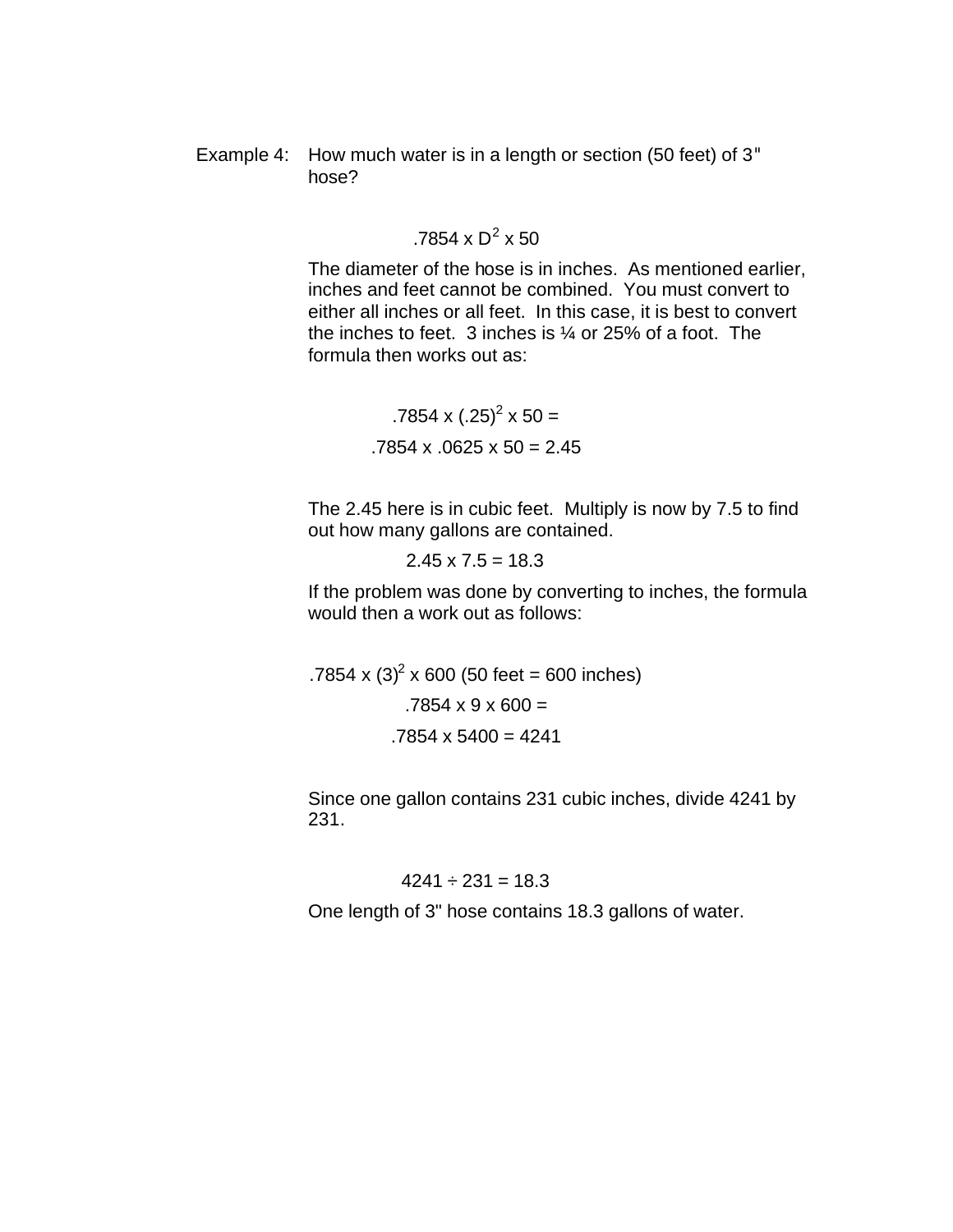#### 5.8 COMPUTING DISCHARGE

- 5.8.1 In this section, we are concerned with obtaining adequate flow for an effective fire stream. A thorough knowledge of basic hydraulic formulas will enable us to understand and visualize all factors concerned with fire stream development. On the fireground, determining the proper pump pressure is mandatory. An important step in reaching this objective is the ability to compute the amount of water that is being discharged through hose lines and nozzles.
- 5.8.2 Smooth bore nozzle discharge
- 5.8.2.1 Determining the flow from a smooth bore nozzle can be computed by using a formula for gallons per minute when the nozzle pressure is known. The formula is stated: **GPM = (29.7D<sup>2</sup> ) ÖNP**

29.7 is a mathematical constant derived from the natural law of physics for a round opening. To simplify calculations, the factor **30** should be substituted in place of **29.7**.

**NOTE: When utilizing the 15/16" smooth bore tip on 200' of 1 ¾" hose, your pump pressure should be 160 psi, which would give you 185 GPM at 50 psi nozzle pressure. These figures are easily obtained by using the GPM, Friction Loss, and Engine Pressure formulas found in this manual. This shortcut is a known pressure to be utilized with 200' of 1 ¾" hose.**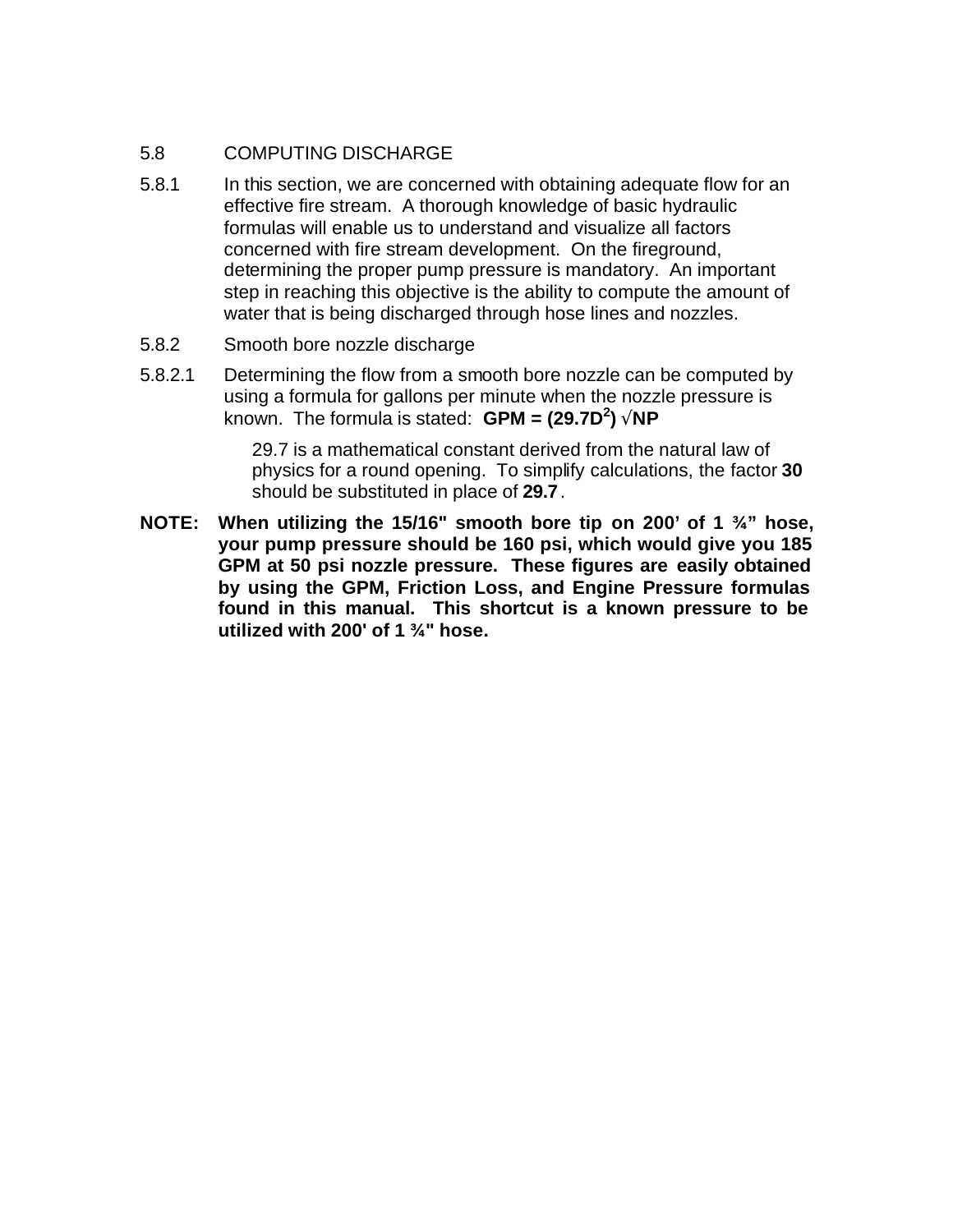Example 5: A 1 <sup>1</sup>/<sub>4</sub>" smooth bore tip at 80 psi will discharge how much?

 $GPM = 30 (1.25^2) \sqrt{80} =$ 

 $30 \times 1.5625 \times 9 = 421$ 

Note that 1.5625 is rounded to 1.56 and 9 is actually the square root of 81. Rounded numbers are used simply because precisely correct hydraulic calculations on the fireground are not practical or necessary. The difficulty is applying the above formula on the fireground is self-evident. On the fireground the exact number of gallons per minute is not important. We are approximating the flow with rounded numbers. For use on the fireground, the following list of standard flow rates may be used.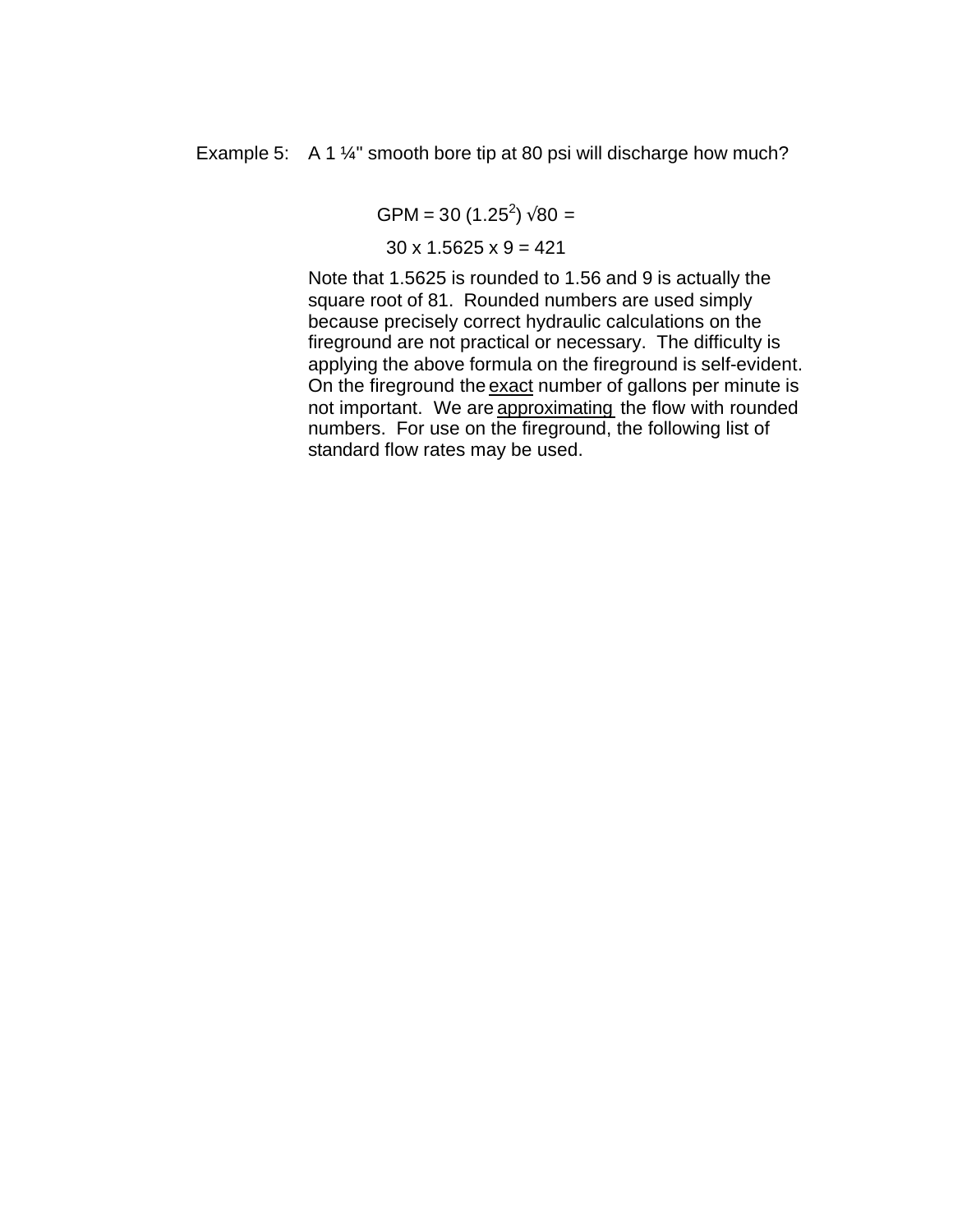

- 5.8.3 Fog nozzle discharge
- 5.8.3.1 The Akron Turbojet nozzle is a constant flow, adjustable gallonage nozzle. That is, it is designed to deliver a particular amount of water at a given nozzle pressure. It is also equipped with a selector ring that allows the operator to select the flow desired. The standard setting for the Akron Turbojet nozzle is 150 gpm. The Turbojet is the nozzle used by Fairfax County on the 1 <sup>3</sup>/4 pre-connected attack lines. These nozzles should be operated at **100 psi** at the nozzle.
- 5.8.3.2 Arlington County and the Cities of Fairfax and Alexandria use the Elkhart Chief nozzle which is a low pressure, constant flow nozzle. Arlington County Fire Department uses a 150 GPM nozzle, Alexandria uses a 175 GPM nozzle, and the City of Fairfax uses a 200 GPM nozzle. All these nozzles are designed to operate at a nozzle pressure of **75 psi**.
- 5.8.3.3 The Airport Authority Fire Department uses Task Force Automatic Nozzles.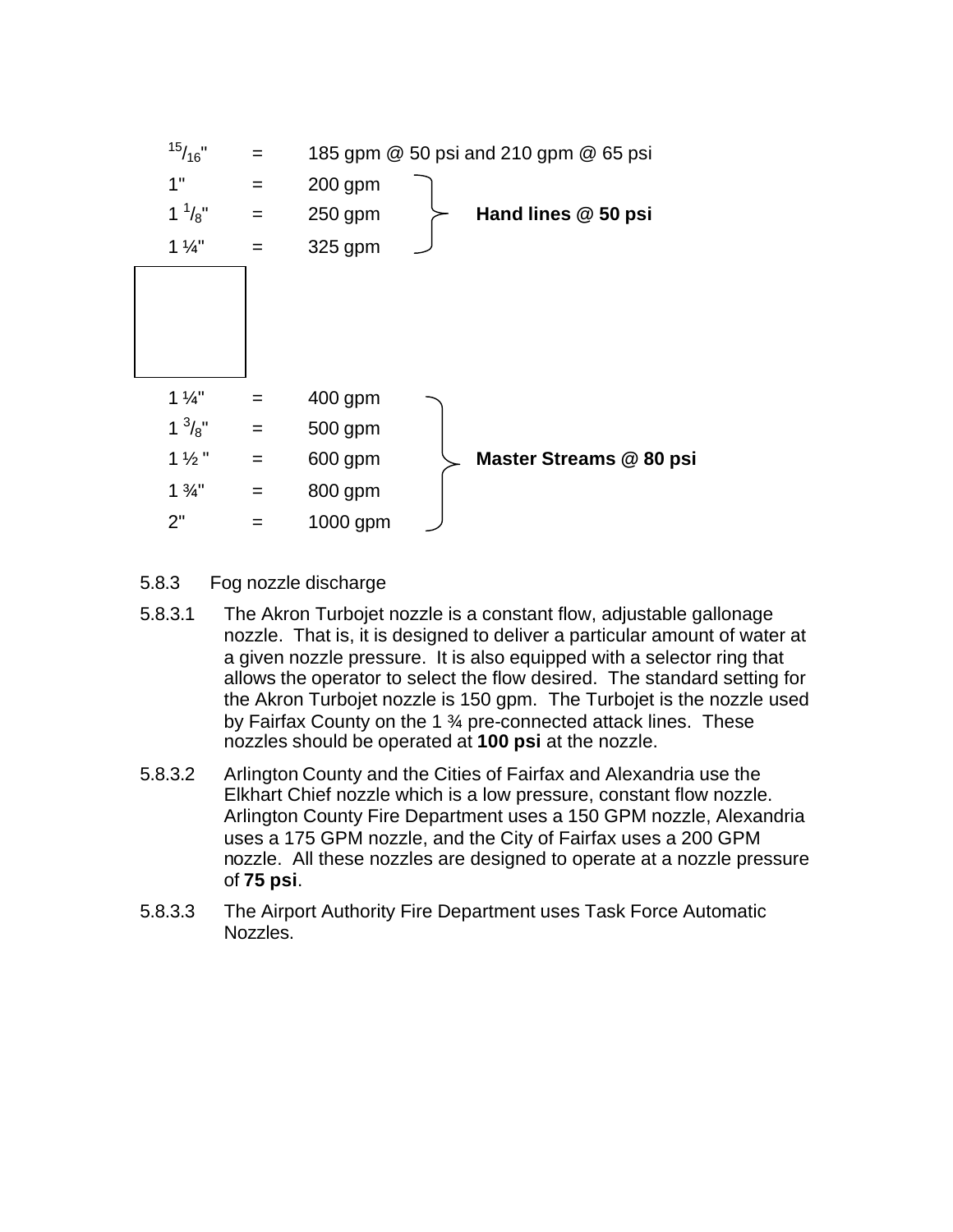- 5.8.3.4 The Elkhart "Chief" nozzle is a constant flow nozzle that is used as part of Fairfax County standpipe packs. This nozzle is designed to deliver 150, 175, or 200 gpm at a nozzle pressure of 75 psi. The specific nozzles and hose loads used by each department are found in section 4.12.
- 5.8.3.5 The fog nozzle available for use on 2 ½-inch lines is also typically a Turbojet. This nozzle should be set to deliver 250 gpm at a nozzle pressure of 100 psi.
- 5.9 FRICTION LOSS
- 5.9.1 Factors affecting friction loss in hose lines.
- 5.9.2 All things being equal, friction loss will vary directly with the length of hose. For example, if there is 20 pounds of friction loss in 100 feet of hose, there will be 40 pounds of loss in 200 feet of hose, provided the flow remains the same.
- 5.9.3 For the same size hose, the friction loss will increase exponentially as the quantity of the water flowing increases. What that means to the pump operator is simply that if the officer asks for an increase in the amount of water, you cannot assume the friction loss will increase by the same amount.
- 5.9.3.1 If the quantity of water flowing in a hose is doubled, the friction loss will be four times greater.
- 5.9.3.2 If the quantity in a hose is tripled, the friction loss will be 9 times greater.
- **Example:** Assume a hose line is delivering 100 gpm through 200 feet of hose and the friction loss is 20 pounds. If the flow rate is increased to 200 gpm, the friction loss would increase to 80 psi.
- 5.9.4 For the same discharge, friction loss varies inversely as the fifth power of the diameter of the hose. This principle proves the advantage of using larger hose to reduce friction loss.

Example 6: One hose line 1" in diameter, flowing the same quantity as another hose line 3" in diameter. Friction loss in the 3" hose is:

> $({}^{1}/_{3})^{5}$  =  $^{1}/_{3}$  x  $^{1}/_{3}$  x  $^{1}/_{3}$  x  $^{1}/_{3}$  x  $^{1}/_{3}$  =  $1/243^{\text{rd}}$  that of 1" hose.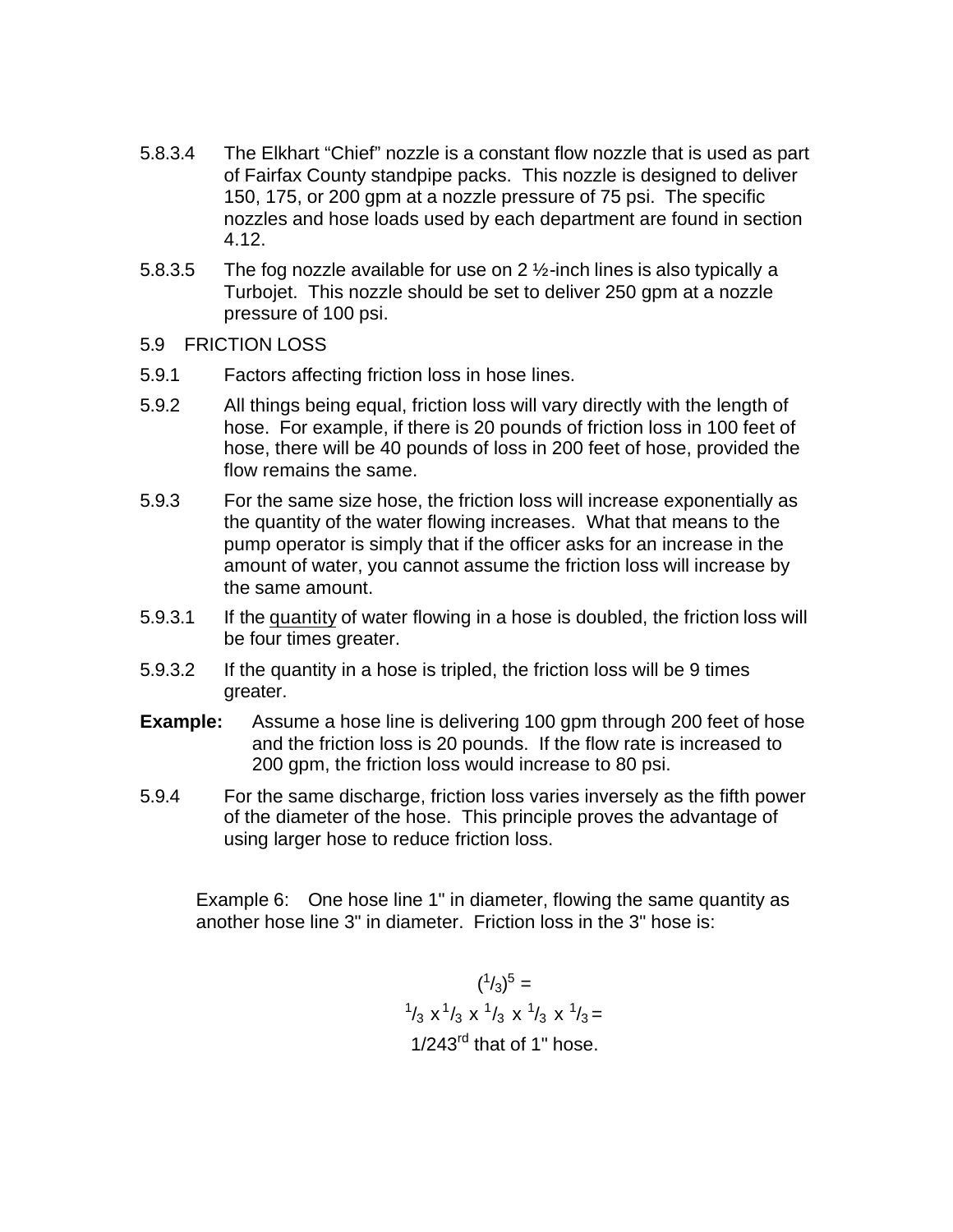- 5.9.5 At a given quantity of flow, friction loss (FL) is nearly independent of pressure. The velocity of water through a hose line, **not pressure**, causes friction loss.
- 5.9.6 Other factors affecting friction loss in hose lines include:
	- Rough linings in the hose
	- Sharp bends or kinks
	- Improperly seated gaskets
	- Appliances
	- Partially closed valves
- 5.10 CALCULATING FRICTION LOSS IN HOSE LINES
- 5.10.1 Fireground activities often prohibit the use of complex formulas to calculate the exact pump pressure. Because of existing conditions and lack of available time, it is necessary to utilize condensed formulas and rules of thumb for determining friction loss calculations at the fire scene.
- 5.10.2 Friction loss coefficients for the hose sizes used in Northern Virginia are as follows:

| 1 3/4-inch hose | $= 15.5$                   |
|-----------------|----------------------------|
| $2$ -inch       | $= 8$                      |
| $21/2$ -inch    | $= 2$                      |
| 3-inch          | $= 1$ (rounded up from .8) |
| $31/2$ -inch    | $= 0.34$                   |
| 4-inch          | $= 0.2$                    |

- NOTE: Some manufacturers of hose used in Northern Virginia have made claims that friction loss coefficients are different in their hose. Tests of hose that has been in service have shown that these claims have not always held true.
- 5.10.3 The standard formula for calculating friction loss is:

 $FL = C \times Q^2$  per 100' where "C" = coefficient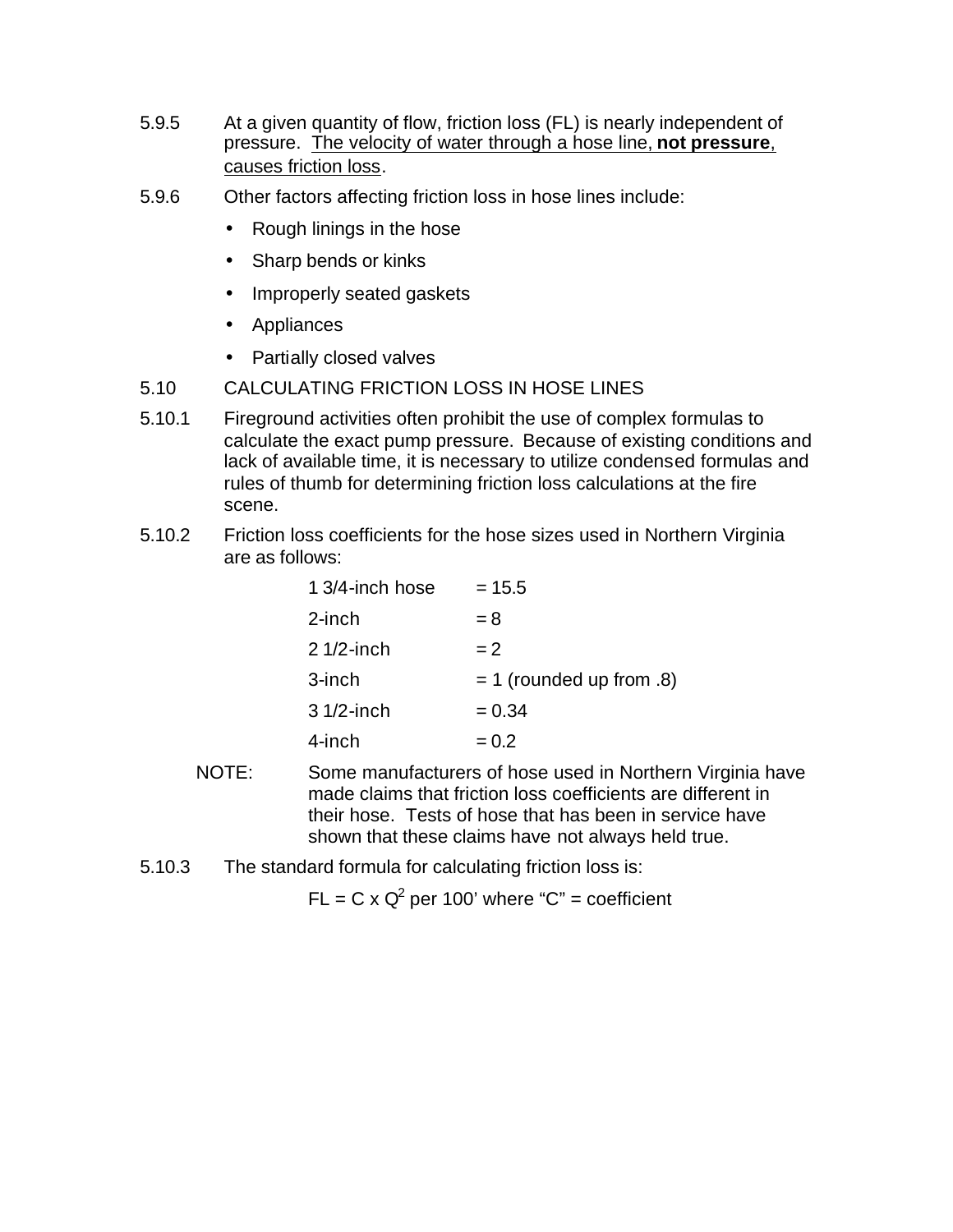5.10.3.1 Friction loss in 1 ¾" hose

**FL** = 15.5 x Q<sup>2</sup> per 100 feet of hose  $(Q = gpm + 100)$ 



= 69.8 psi

This is rounded to 70 psi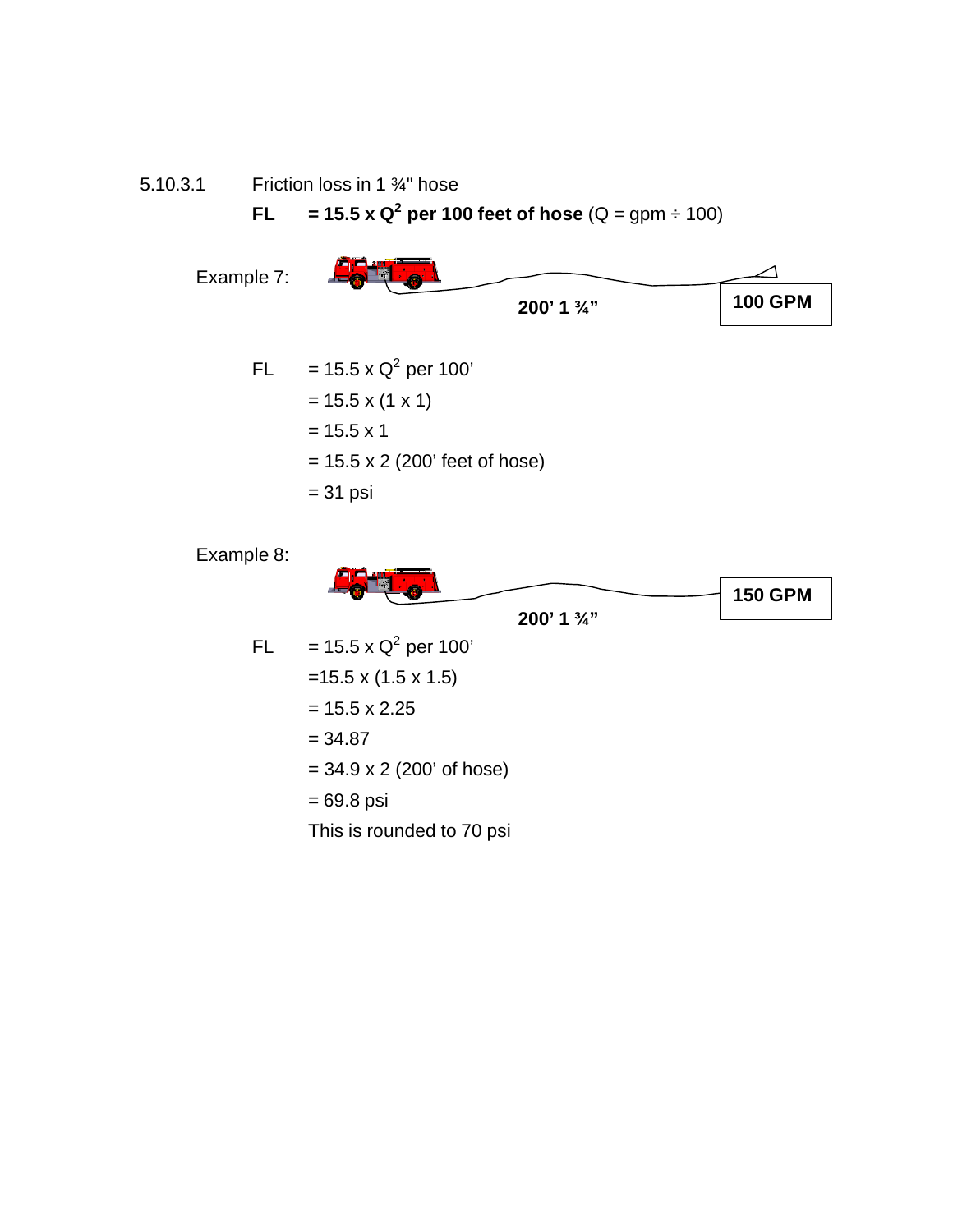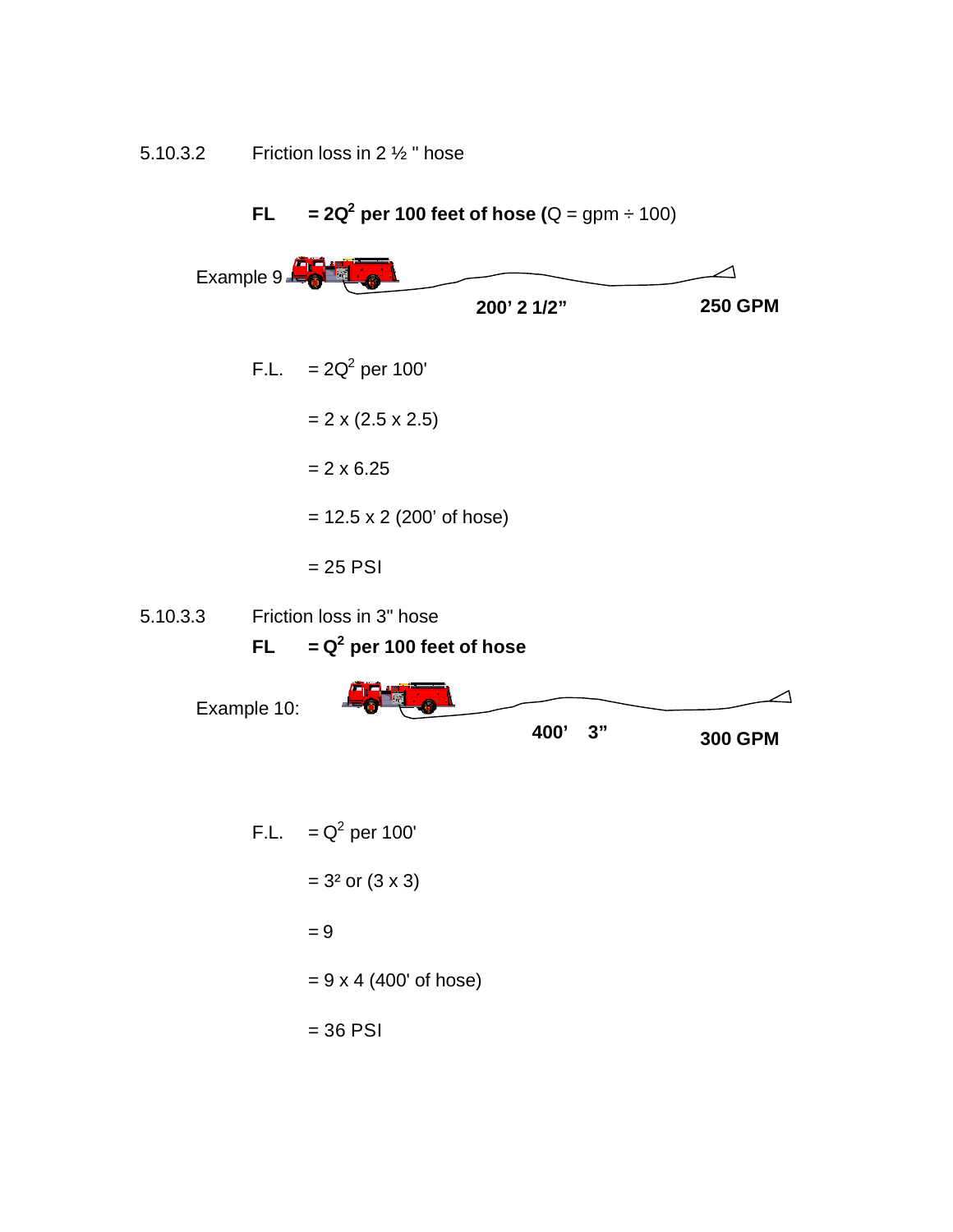

F.L. 
$$
= Q^2
$$
 per 100'  
 $= 5^2$  or (5 x 5)  
 $= 25 \times 5$  (500' of hose)  
 $= 125$  PSI

- 5.11 Multiple supply lines
- 5.11.1 The friction loss in multiple supply lines is determined as follows:
- 5.11.2 When two lines are of equal size (diameter) and length, the procedure is to divide the total flow in half and figure the friction loss for one line. Pump both lines at that PDP.
- 5.11.3 When three lines of equal diameter and length, the procedure is to divide the total flow by three and figure the friction loss for one line. Pump all three lines at that PDP.
- 5.12 Friction loss in appliances
- 5.12.2 The appliance itself also causes additional resistance to the flow of water, which increases friction loss. Experience has shown that the following pressures will overcome friction loss in appliances:
	- **5 psi loss** small appliances such as gated wyes and siameses. For flows greater than 350 gpm add 10 psi.
	- **10 psi loss** ladder pipes
	- **15 psi loss** deluge guns unless otherwise indicated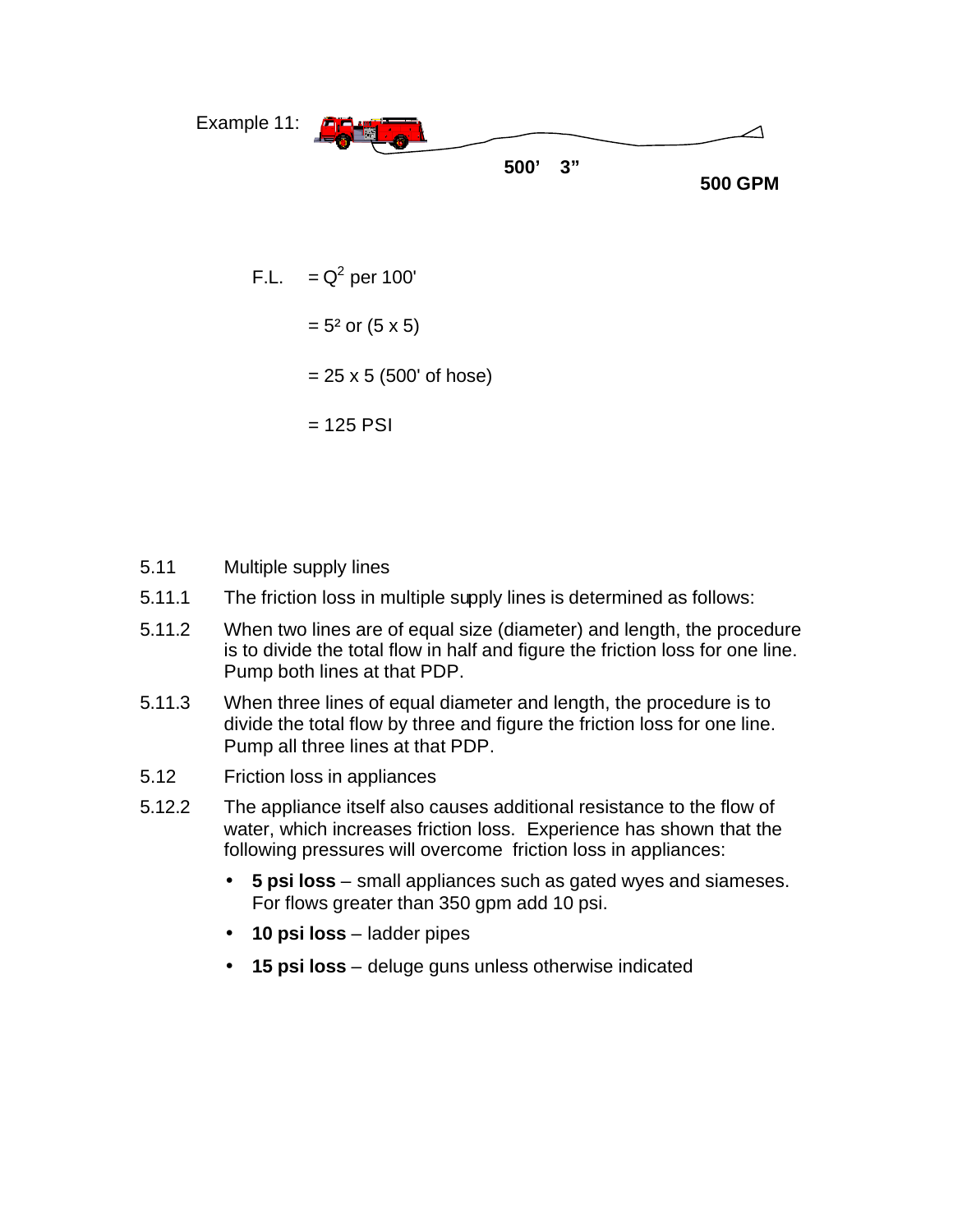### 5.13 ELEVATION LOSS AND GAIN

- 5.13.2 When hose lines are laid to a location that is higher or lower than the pump, an additional factor must be considered. This factor is "back pressure" or "head pressure," which is the amount of pressure that is exerted against the pump.
- 5.13.3 In the section on standards and measurements (5.5), we learned that a column of water one foot high and one inch square exerts a pressure of **.434 psi** at its base. Therefore, the same column of water at a height of 10 feet will exert a pressure of 4.34 psi. **For our purposes in fireground operations, round off 4.34 to 5 psi for every 10 feet of elevation above or below the pumper.** When you are pumping downhill or to a location below the pump, subtract rather than add the 5 psi for every 10 feet of elevation.



EL = SUBTRACT 20 psi.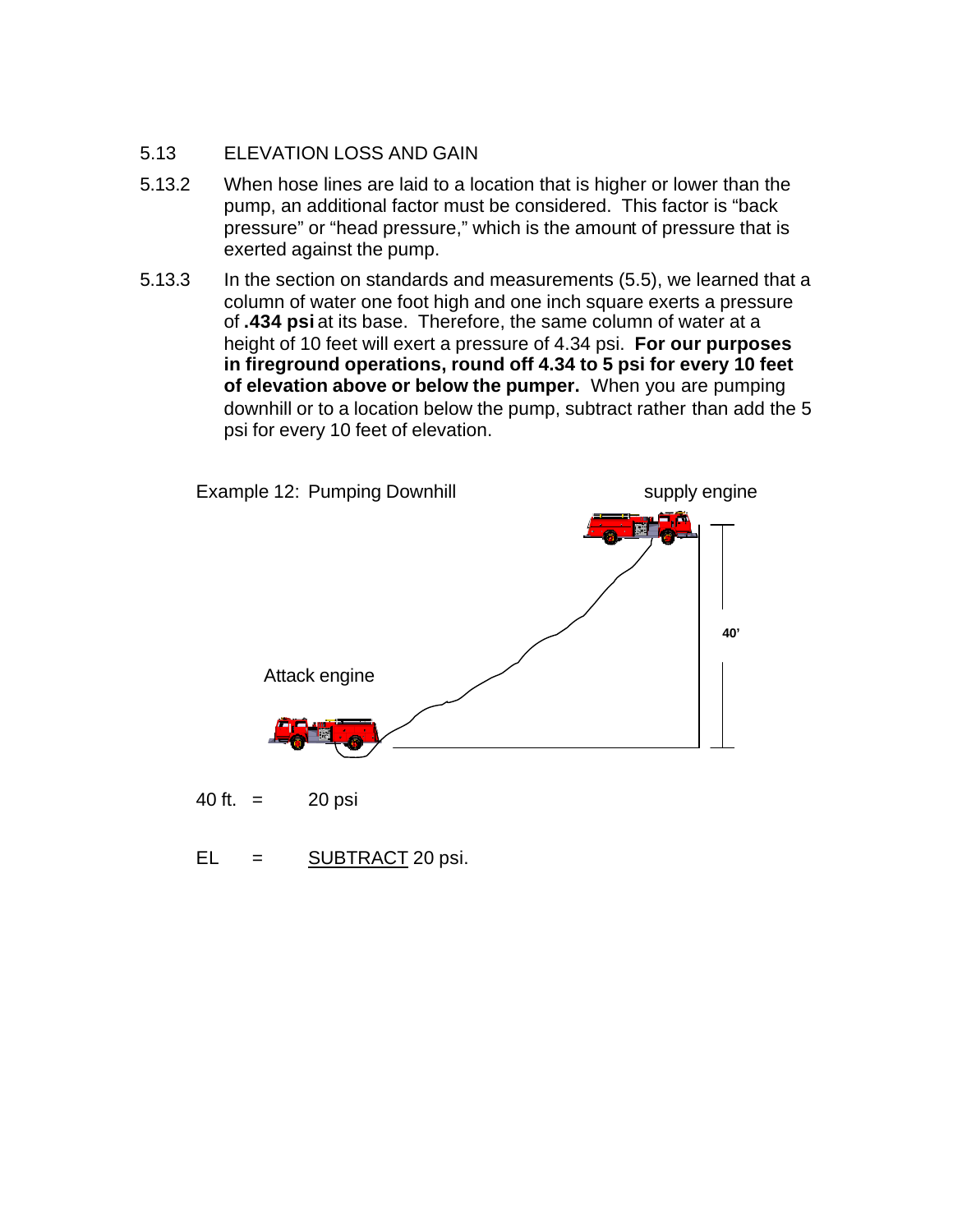

- 5.14 PUMP OPERATIONS
- 5.14.1 For our purposes, the **function** an engine performs on the fireground determines whether it is an attack engine or a supply engine.
- 5.14.2 Attack Engine
- 5.14.3 Pumping operations are concerned with 5 basic items in obtaining correct PDP.
	- Nozzle pressure (NP)
	- Friction loss in the hose (FL)
	- Elevation loss or Gain (EL)
	- Friction loss in appliances (AL)
	- Maximum safe PDP **250 psi**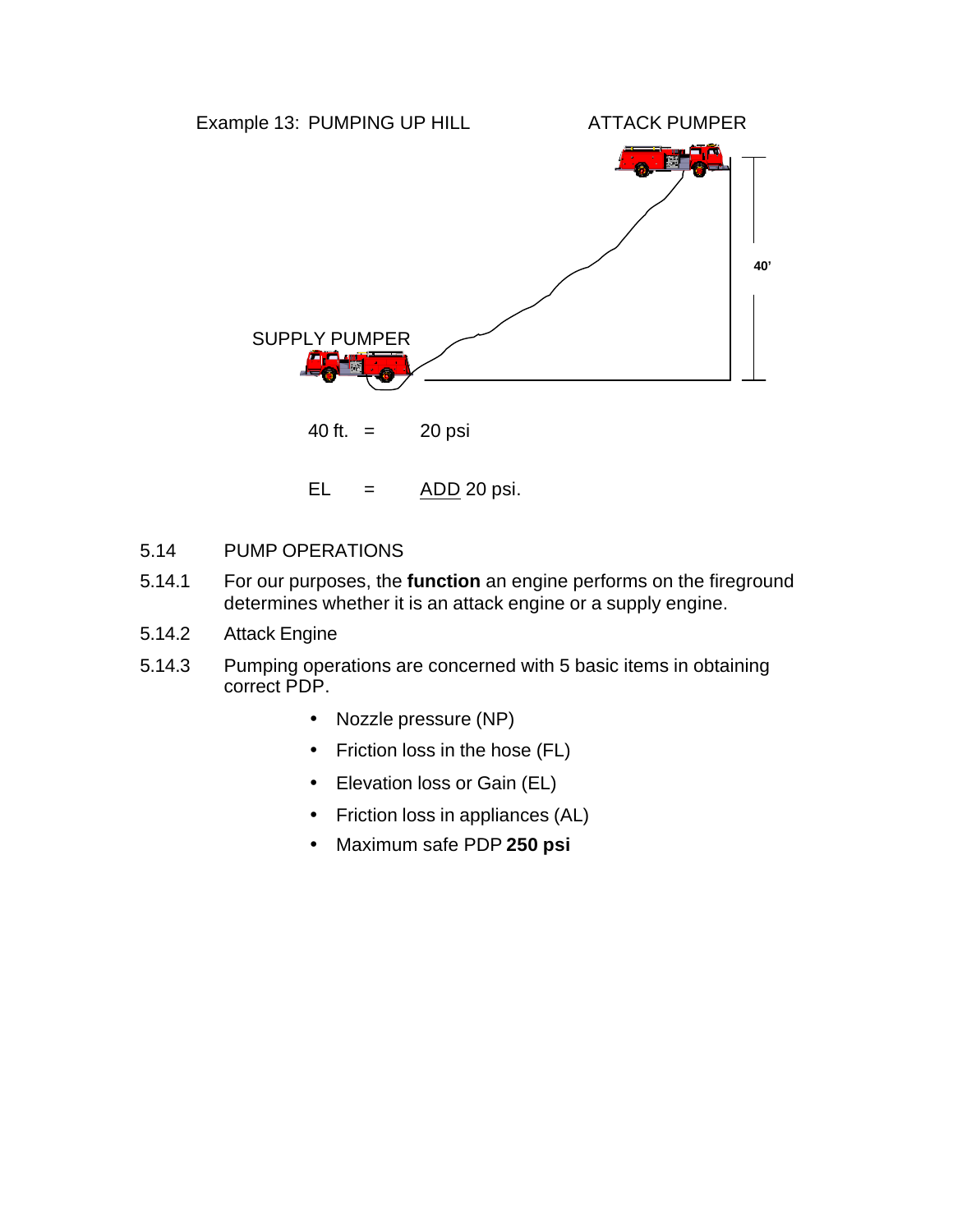5.14.4 Basic Engine Operator's Formula

**PDP = NP + FL + /- EL + AL**

Example 14:



**PDP = 100 + 70 + 0 + 0 = 170**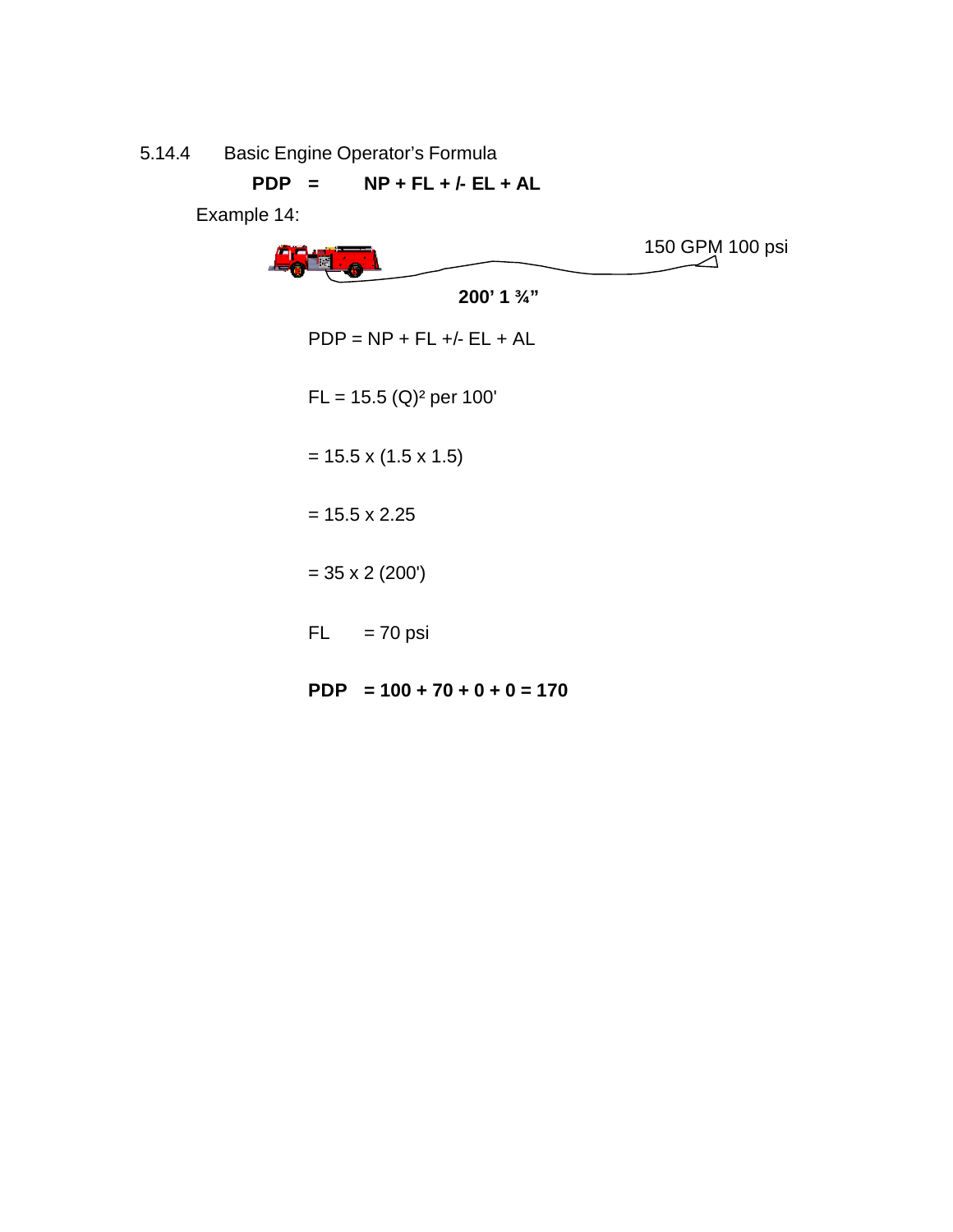Example 15:



**PDP = NP + FL +/- EL + AL**

- FL = 2 (Q)<sup>2</sup> per 100'  $= 2 \times (2.5 \times 2.5)$  $= 2 \times 6.25$  $= 12.5 \times 3$  (300' of hose)  $FL = 37.5$ PDP  $= 50 + 37.5 + 15 + 0$ 
	- = 102.5 psi (Round to 105 for pumping)
- 5.14.5 Supply Engine Operations
- 5.14.5.1 The 5 items that regulate the PDP that a supply engine should pump are:
	- Residual pressure of no less than 20 psi is desired.
	- Friction loss in hose lines between the attack and supply engines (FL)
	- Elevation loss or gain (EL)
	- Appliance loss (AL)
	- **Maximum safe PDP is 250 psi.**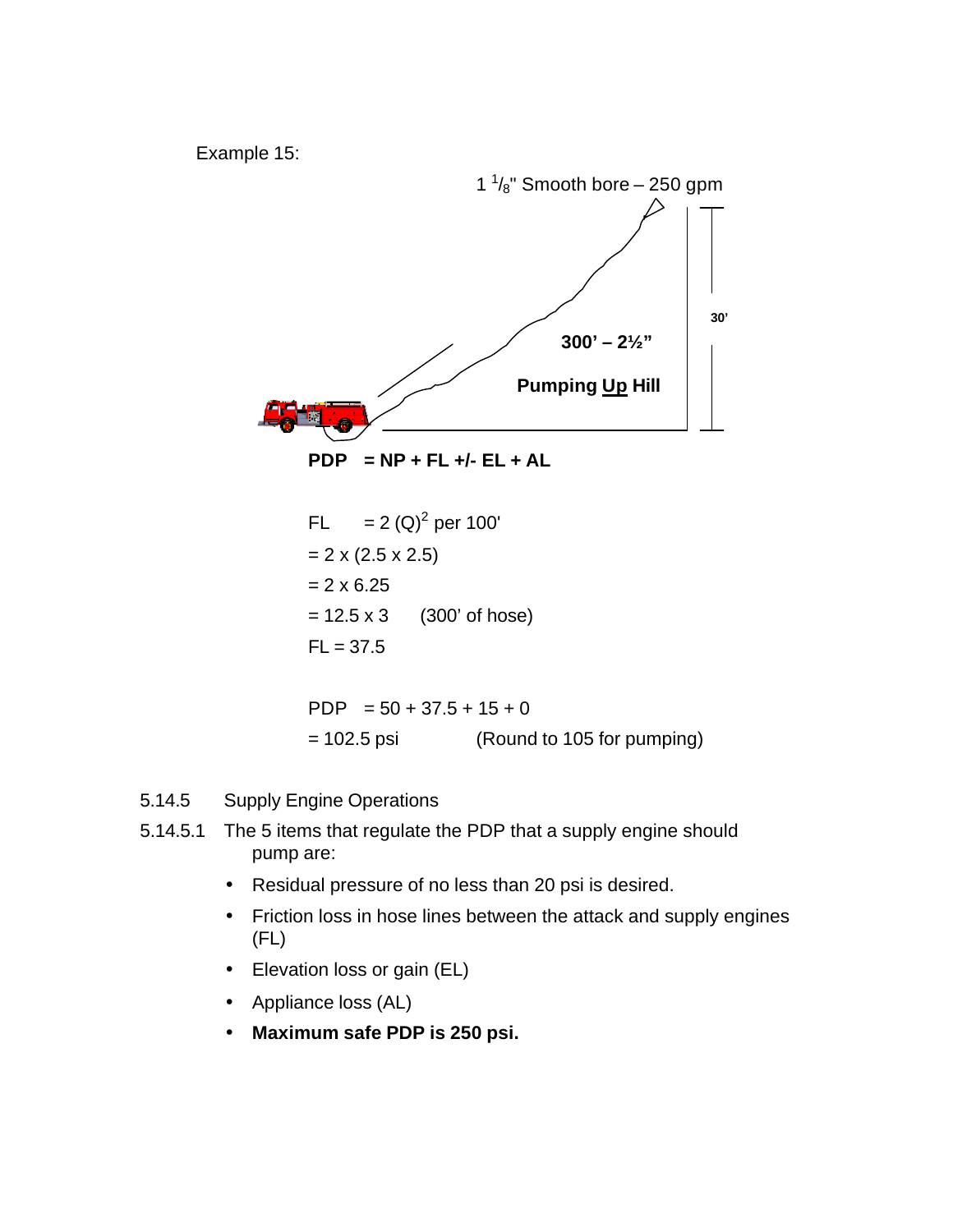5.14.5.2 The basic pump operator's formula is slightly modified to reflect the fact that in this case there is no nozzle pressure to use, rather it is residual pressure. The formula, then, is:

$$
PDP = RP + FL +/- EL + AL
$$

Example 16:

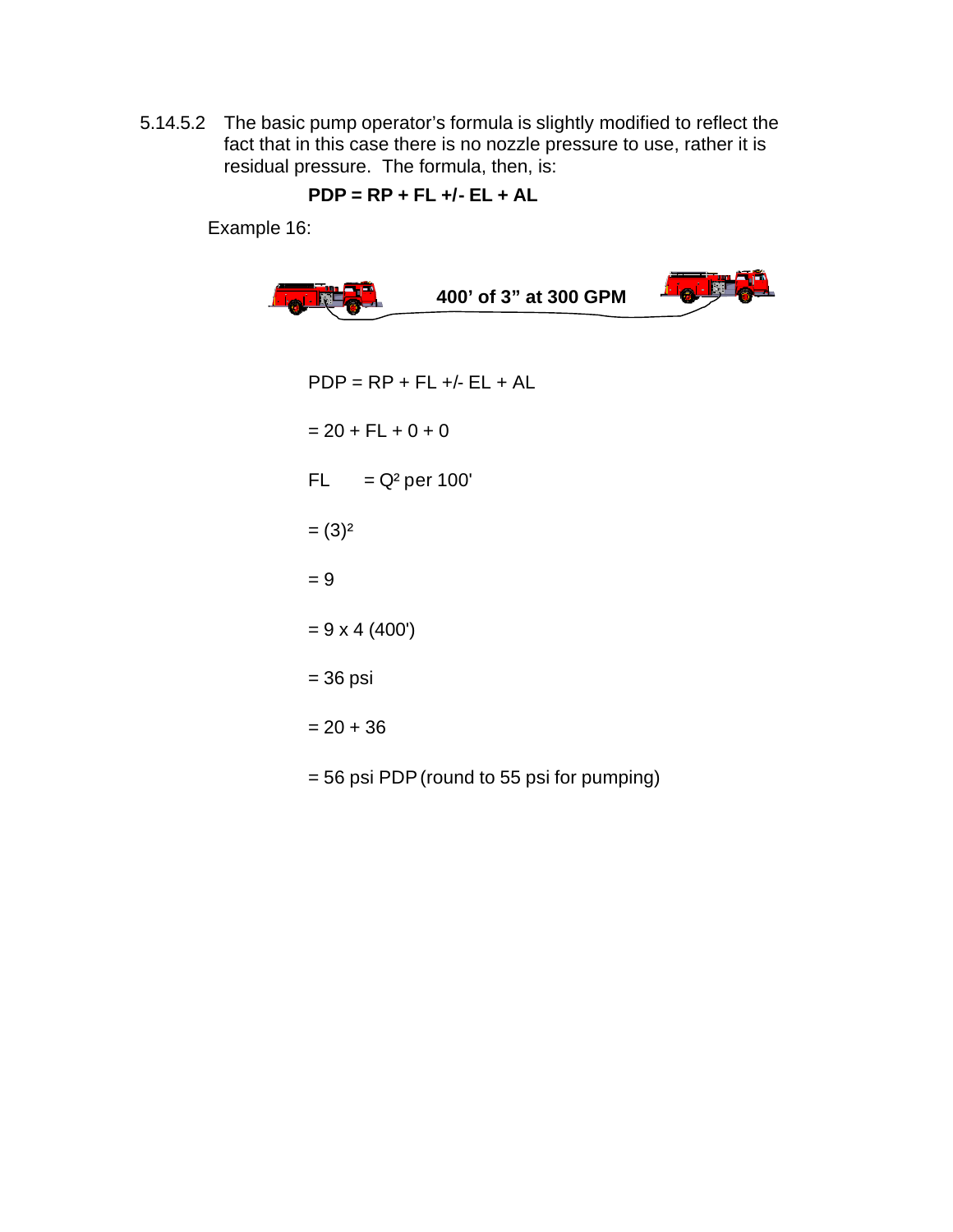Example 17:



**400' of 3" at 800 GPM using two lines**



**Dual Lines, Equal Diameter 800 ÷ 2 = 400 GPM each line**

 $PDP = RP + FL +/- EL + AL$ FL  $= (Q)^2$  per 100'  $= 4 \times 4$  $= 16 \times 4 (400')$  $= 64$  psi  $= 20 + 64 + 0 + 0$ = 84 psi (Round to 85 psi for pumping)

## 5.15 STANDARD OPERATING PRESSURES AND STARTING PRESSURES

- 5.15.1 Standpipe operations
- 5.15.1.1 Standpipe operations involve an extra factor in addition to the ones previously studied, which is friction loss in the standpipe. In layouts involving hose lines and building systems, the PDP must be sufficient to:
	- Overcome friction loss in the attack line
	- Provide the proper nozzle pressure
	- Overcome the elevation loss in the standpipe
	- Overcome the friction loss in hose lines to the siamese
	- Overcome the friction loss in the siamese, standpipe, and riser valve.

# 5.15.1.2 **In Fairfax County and the City of Fairfax:**

• **Start water into a standpipe system immediately upon arrival on the scene and without orders to 150 psi PDP**. One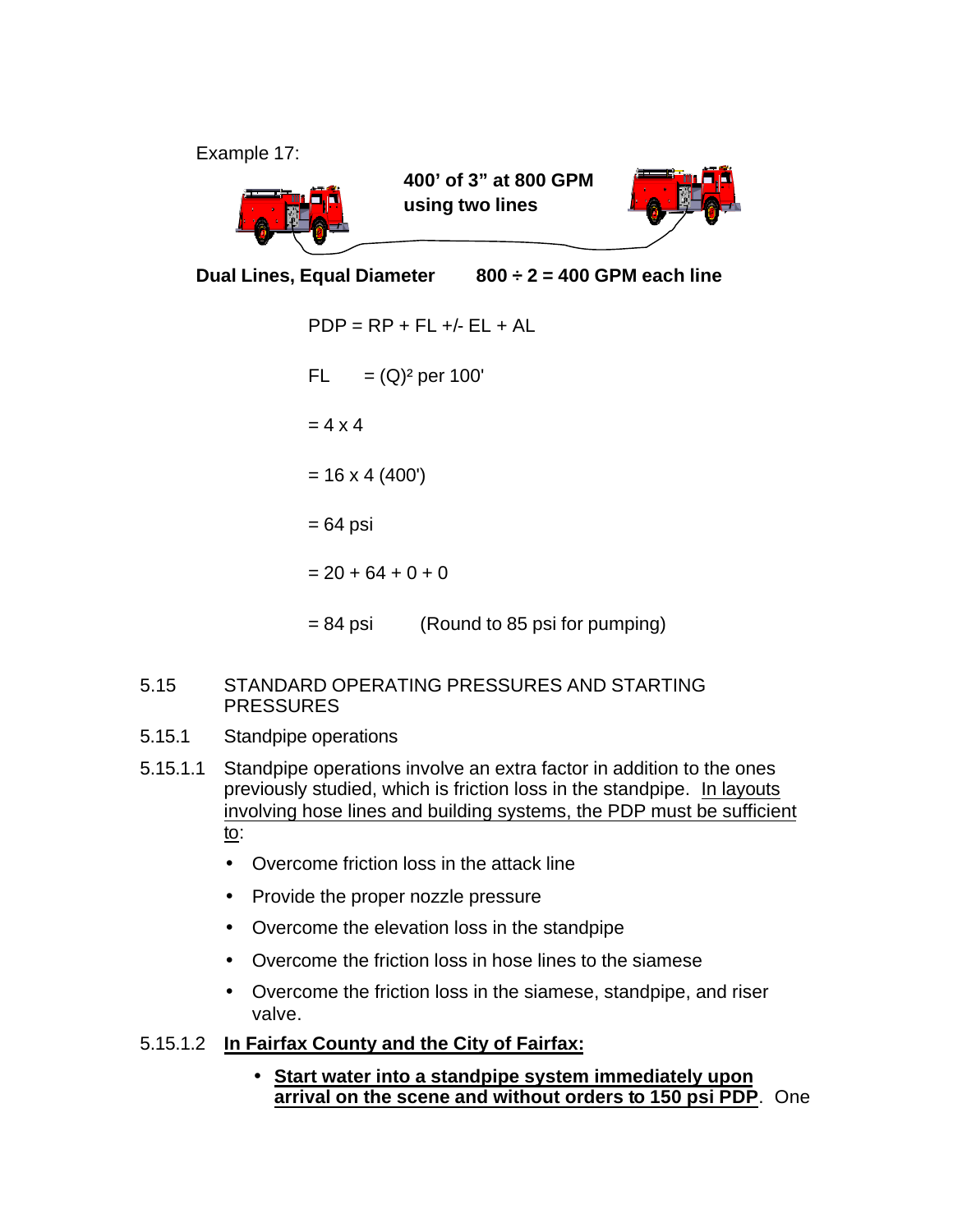line should be connected to the siamese and charged. Then **every additional siamese shall be supplied**.

- Maximum PDP is 250 psi.
- Once water is flowing, refer to the High-Rise Standpipe Operations PDP chart in section**.** The pump operator can follow this chart and adequate volume and pressure will be delivered to the siamese outlets.
- 5.15.1.3 The following chart is provided as a reference for engine operators for Fairfax County and Fairfax City pumping standpipe operations. Note that it is assumed that each hand line off of the standpipe connections is 200 feet long.

## **REQUIRED ENGINE PRESSURES FOR STANDPIPE OPERATIONS**

| 100 feet of 2 $\frac{1}{2}$ and<br>100 feet of 1 $\frac{3}{4}$ " Hose |            | 200 feet of          |            |
|-----------------------------------------------------------------------|------------|----------------------|------------|
|                                                                       |            | $2\frac{1}{2}$ "Hose |            |
| <b>FLOOR#</b>                                                         | <b>PSI</b> | <b>FLOOR#</b>        | <b>PSI</b> |
| $1 - 5$                                                               | 160-170    | $1 - 5$              | 100        |
| $6 - 10$                                                              | 200        | $6 - 10$             | 125        |
| $11 - 15$                                                             | 225        | $11 - 15$            | 150        |
| <b>16 &amp; UP</b>                                                    | 250        | $16 - 20$            | 175        |
|                                                                       |            | $21 - 25$            | 200        |
|                                                                       |            | 26-30                | 225        |
|                                                                       |            | 30 & UP              | 250        |

**All pressures were calculated to the siamese.**

**NOTE: For fires above the 20th floor, pump at 250 psi and utilize the smooth bore nozzle.**

#### 5.15.1.4 **In Alexandria:**

- **Start water into a standpipe system immediately upon arrival on the scene and without orders to 170 psi PDP**. One line should be connected to the siamese and charged. Once the siamese is charged, calculate the elevation loss and add 5 psi for every floor above grade level. . Then **every additional siamese shall be supplied**.
- The friction loss in the hoseline being used then needs to be added to this total.

5.15.1.5 **In Arlington:**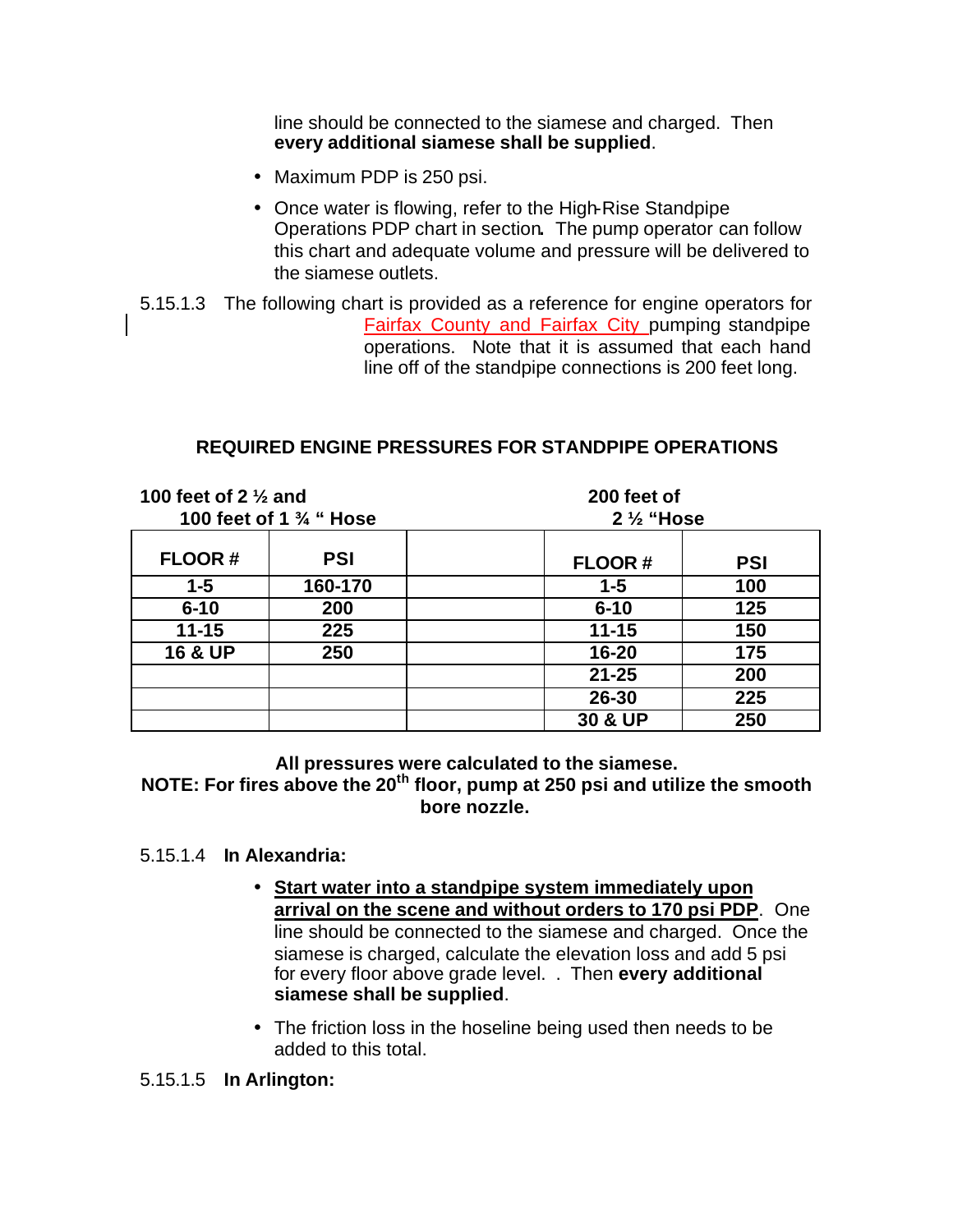- **Start water into a standpipe system immediately upon arrival on the scene and without orders to 150 psi PDP**. One line should be connected to the siamese and charged. Once the siamese is charged, calculate the elevation loss and add 5 psi for every floor above grade level. . Then **every additional siamese shall be supplied**.
- The friction loss in the hoseline being used then needs to be added to this total.

Example 18: Fire Reported on the 9<sup>th</sup> Floor

 $150 + 40$  (8 floors above siamese x 5) = 190 PSI Pump Pressure

EXAMPLE 19: Fire Reported on the  $15<sup>th</sup>$  Floor

150 + 70 (14 floors above the siamese  $x$  5) = 220 Pump Pressure

- **NOTE: For fires located above the 20th floor the <sup>15</sup>/16" smooth bore nozzle should be utilized to provide a sufficient fire stream at or near 185 GPM. This procedure will ensure proper NP for the various standpipe packs used.**
- 5.15.1.6 **If an inline gauge is available control of the outlet discharge pressure can be accurately controlled to match the configuration of the attack line.**
- 5.15.2 Sprinkler systems
- 5.15.2.1 Sprinkler systems present a complex array of considerations when attempting to determine the exact PDP. Due to the necessity of adequately supplying a sprinkler system early in a fire situation, a standard operating pressure has been assigned.
- 5.15.2.2 **Standard starting PDP for sprinkler systems is 150 psi**. This pressure is capable of providing adequate supply to the system without the danger of over pressurizing the system and causing damage to the piping.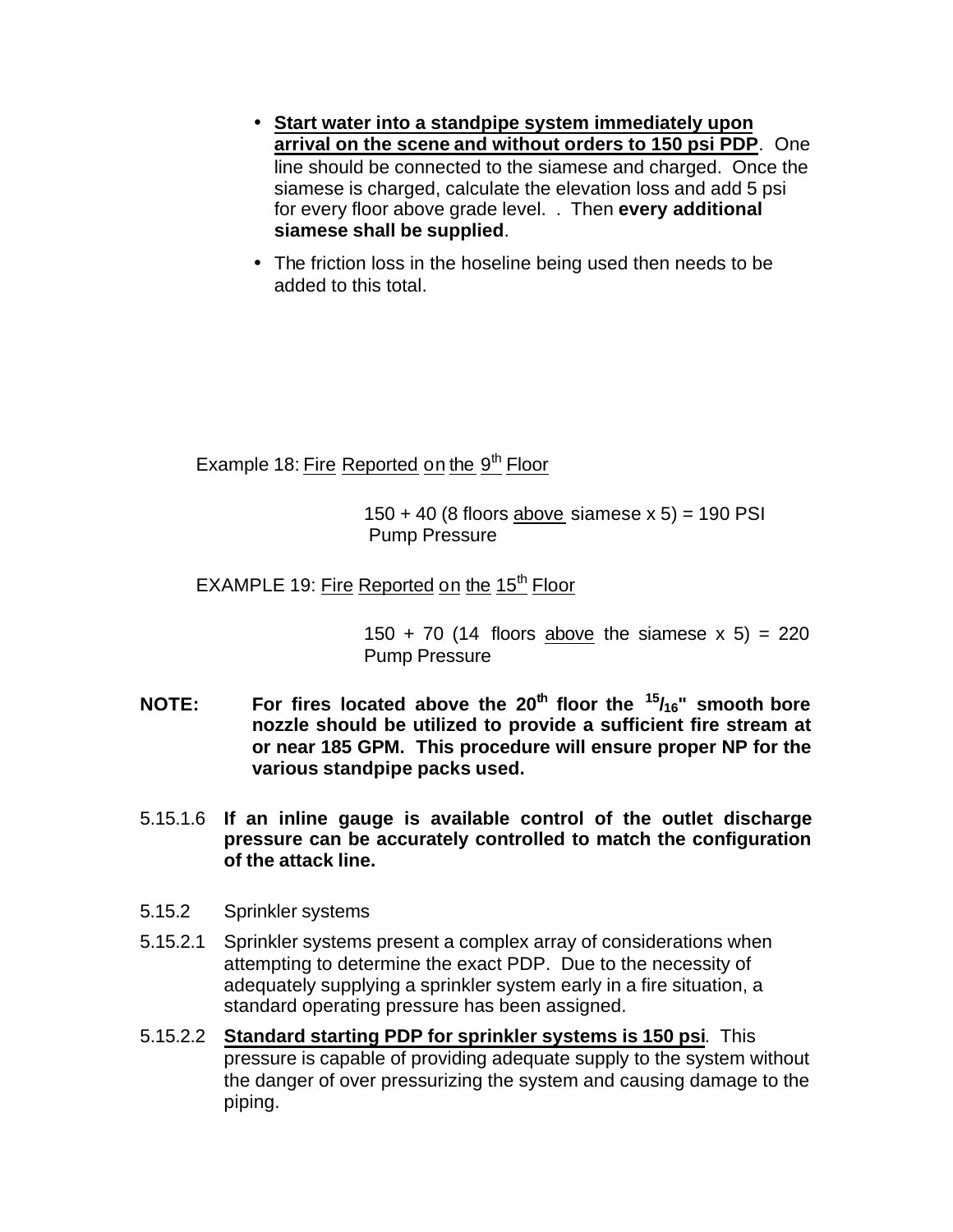- 5.15.2.3 **Charge sprinkler systems when there is smoke or fire showing or upon confirmation of a working fire.** As with a standpipe system, one line should be connected to the siamese and charged. All other siamese intakes must then be supplied.
- 5.15.3 Combination systems
- 5.15.3.1 Combination systems are those fire protection systems that use the same supply piping for both the standpipe and the sprinkler systems. **These systems should be considered a standpipe and supplied and charged immediately upon arrival on the scene and without orders**. Starting pressure for combination systems is also **150 psi**. **In Alexandria, the starting pressure is 170 psi.**
- 5.15.3.2 In all cases, once the siamese is charged to the starting pressures, the procedures for supplying standpipes as described previously shall be followed.
- 5.16 Relay operations
- 5.16.1 Relays are defined as 2 or more engines that are in line between the water source and the nozzle. Attack engine and supply engine evolutions are the most commonly encountered relay operations. As previously stated, to calculate the proper PDP for the supply engine, there are 5 necessary factors to be considered:
	- RP (**minimum of 20 psi**)
	- FL
	- EL
	- AL
	- Maximum PDP of 250 psi
- 5.16.2 This information is often unknown during the early stages of fireground operations. Due to the importance of getting water flowing early in such operations, a starting pressure has been established until proper operating pressures can be calculated. It is important, however, for the attack engine's operator to advise the supply engine of the amount of water being discharged. Equally important is for the supply engine's operator to know the length of the supply line(s) being pumped.
- 5.16.3 **The starting PDP for a relay operation is 100 psi.** The friction loss in 3" hose allows a wide margin of flow and hose length combinations and still is within the starting pressure limits. This does not eliminate the need for engine operator's to calculate PDP and adjust accordingly.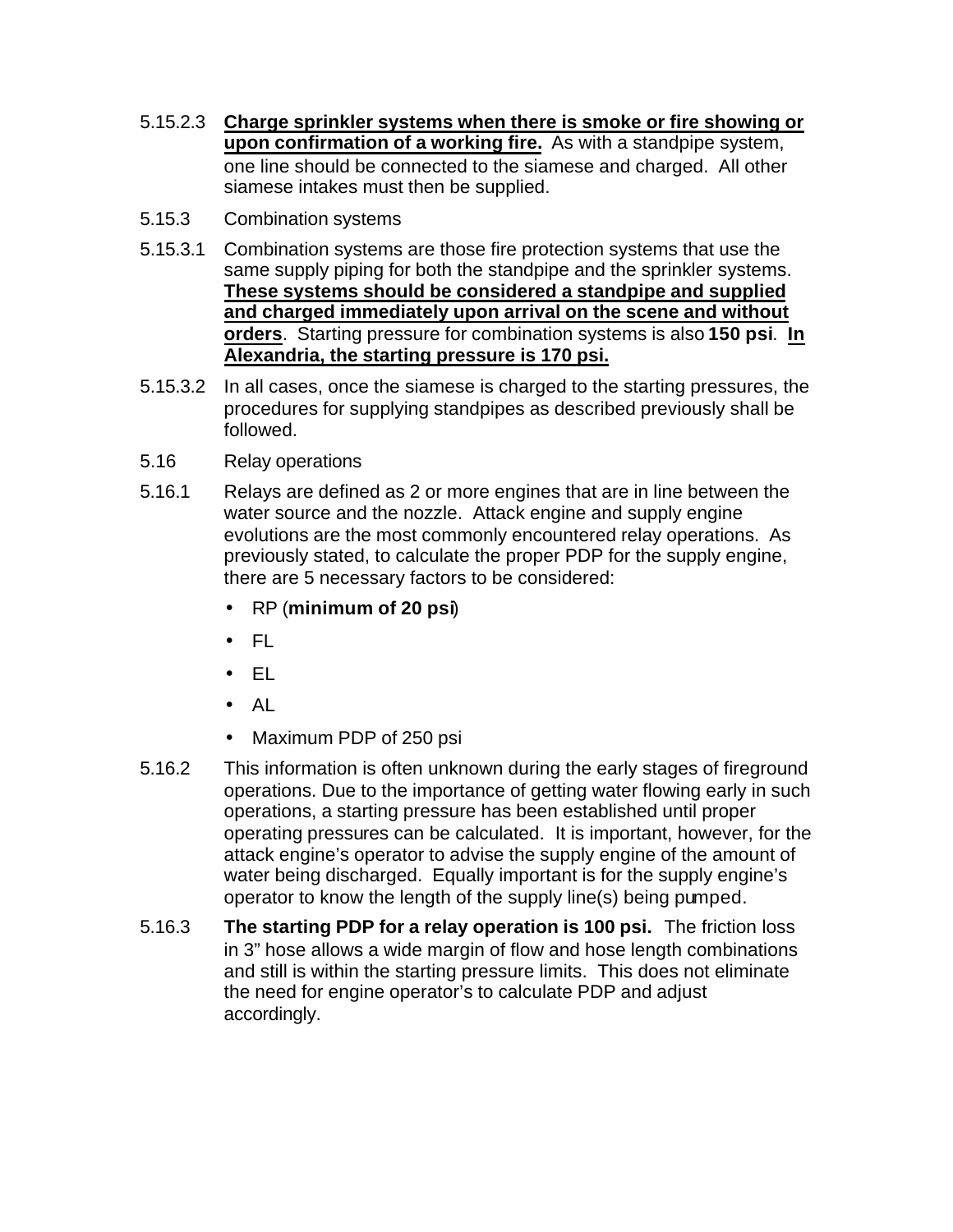Example 22:

 $\bullet$   $\overline{\bullet}$ **1600' – 3" – 200 GPMEP = RP + FL +/- EL + AL FL = (Q)² per 100' = (2)² x 16 (1600 feet of hose) = 4 x 16 = 64 psi PDP = 20 + 64 + 0 + 0** = 84 PSI (Round to 85 psi for pumping

Example 23:



$$
EP = RP + FL +/- EL + AL
$$
  
FL = (Q)<sup>2</sup> per 100'  
= (4)<sup>2</sup> x 5 (500 feet of hose)  
= 16 X 5  
= 80 psi

**PDP = 20 + 80 + 0 + 0**  $= 100$  PSI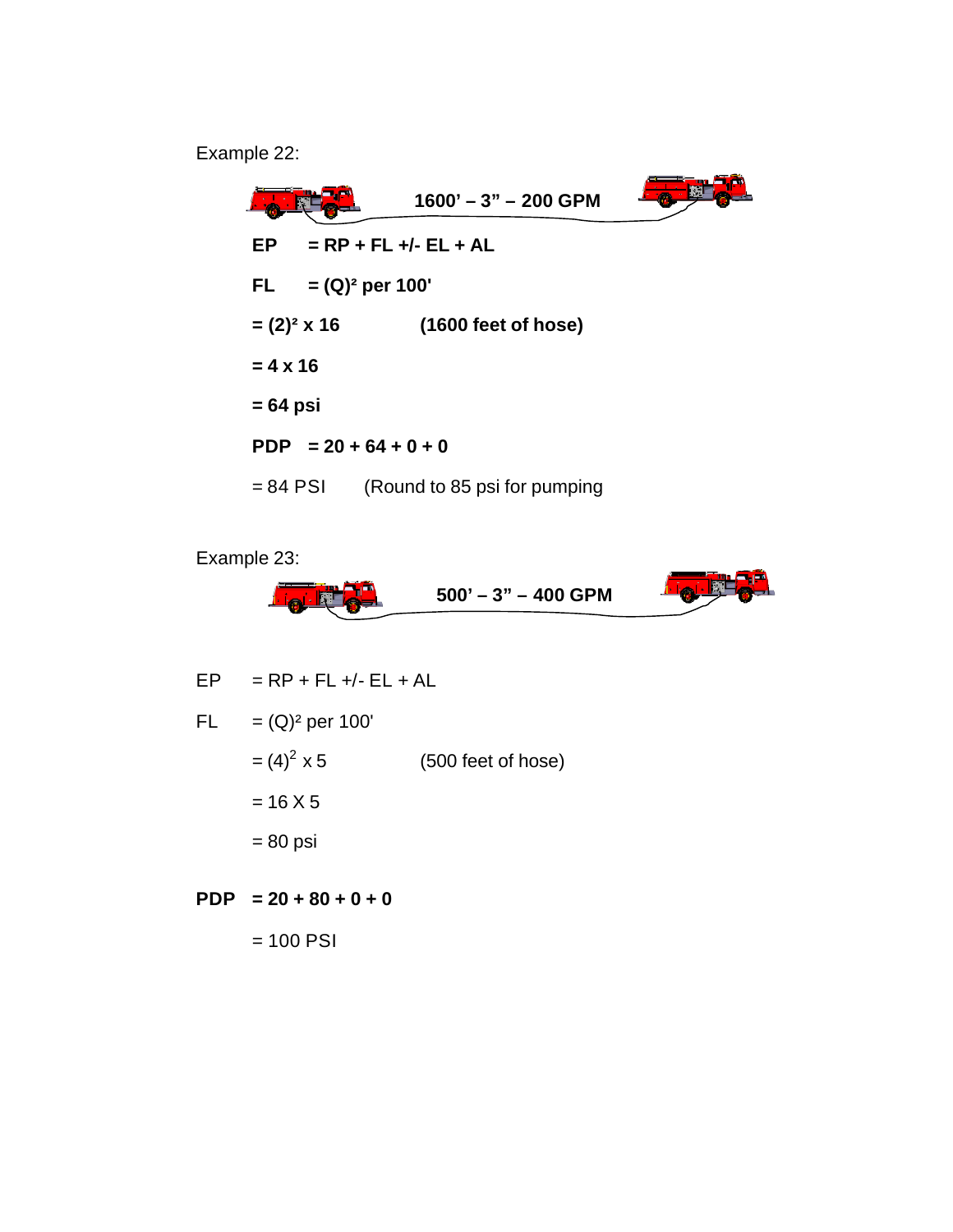Example 24:



#### 5.17 ELEVATED MASTER STREAMS (Ladder pipes and tower ladders)

- 5.17.1 One of the most important uses of an aerial unit is to provide an elevated stream for fire attack and exposure protection. Elevated streams can be effectively directed into or onto the upper portions of tall buildings, which are beyond the reach of ground mounted devices. These ground or apparatus mounted devices are usually only effective to about the third floor. Heavy streams from aerial devices (especially tower ladders) can also be very effective in controlling volume fires on the lower or ground floors.
- 5.17.2 When setting up aerial devices, consideration must be given to wind direction and exposure protection. Officers should anticipate the need for elevated master streams during escalating fires. Consideration should be given to initial truck placement for rescue, ventilation, access and the potential need to relocate for ladder pipe operations. If possible, spot the apparatus for current tactical assignments and future needs. Building collapse may be a possibility, so the truck and personnel should be placed outsider the potential collapse zone.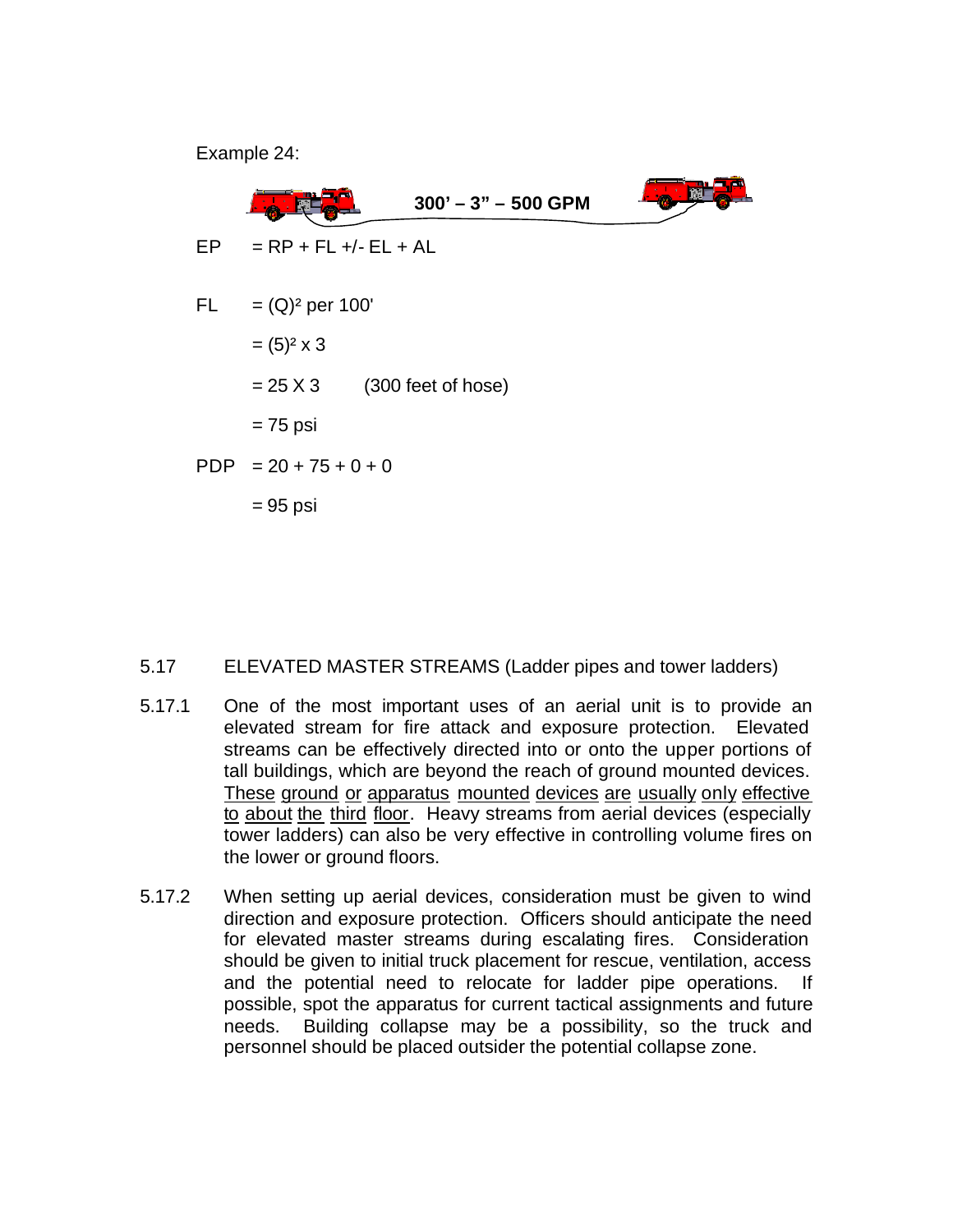- 5.17.3 Aerial units should be provided with their own supply engine with not more than 250 feet between the engine and the truck. If a hydrant is not available within that distance, another engine should be used to relay water to the unit supplying the aerial. When requesting a truck for master stream operations, consideration should be given to requesting an additional engine to be dedicated to the truck for water supply. At least two 3" supply lines should be used to supply the aerial device.
- 5.17.4 There are 5 factors that will determine the correct PDP when supplying a ladder pipe:
	- NP
	- FL in hose between the siamese and the ladder pipe OR if you are supplying a pre-piped ladder pipe, do not calculate any friction loss.
	- FL in appliances (ladder pipe and the siamese)
	- EL (ladder height)
	- FL in hoses between the siamese the engine.
- 5.17.5 Clamp-on ladder pipes use 3 or 3 ½-inch hose. When supplying one of these appliances, use 150 psi PDP as a starting pressure and confer with the truck operator for more specific pumping information. If needed, the formula for calculating FL in 3 ½" hose is **<sup>1</sup> /3 (Q<sup>2</sup> ) per 100 feet of hose**. A constant that can be used is to figure 40 psi of FL in the 3 ½" hose when flowing 1000 gpm.
- 5.17.6 For fireground operations, use 150 psi as the starting pressure for supplying any ladder pipe or tower ladder. Once water has been started, the correct PDP should be calculated after conferring with the truck operator.
- 5.17.7 If the engine is supplying a tower ladder (TL), once the pressure calculations have been completed, the engine operator should confirm with the tower ladder operator that the bucket crew is receiving the necessary pressure. Tower ladders have a gauge at the nozzle in the platform. The driver of the TL should be positioned at the turntable. If at all possible, check with that member face to face. The TL crew can communicate over their intercom, thus keeping this communication off of the radio.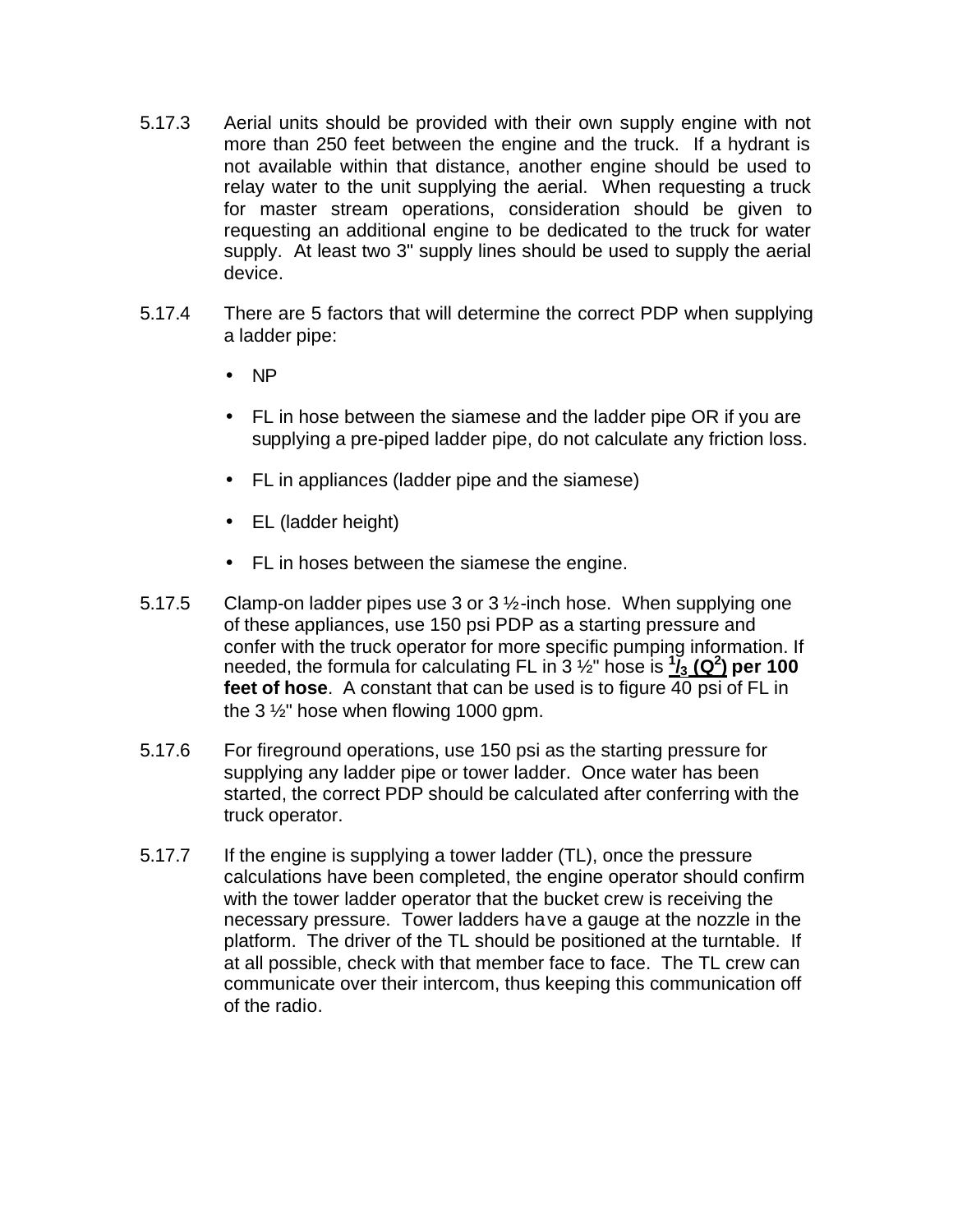Example 25: You are supplying a ladder pipe that is using a 1 ½" tip and the ladder is raised 40 feet. There are two 3-inch lines between the engine and the siamese. The formula for this situation is:

> $EP = NP + FL$  (3  $\frac{1}{2}$  hose) + AL (siamese and ladder pipe) +  $EL + FL$  (dual  $3"$  lines)

 $NP = 80$ 

 $FL = 12$  $\frac{1}{3}$  (Q<sup>2</sup>) =  $\frac{1}{3}$  (6)<sup>2</sup> = 12

 $AL = 15$  10 psi for the ladder pipe and 5 psi for the siamese

 $EL = 20$ 

 $FL = 9$  Split the flow and calculate for one line

 $EP = 136$  (Round to 135 psi for pumping)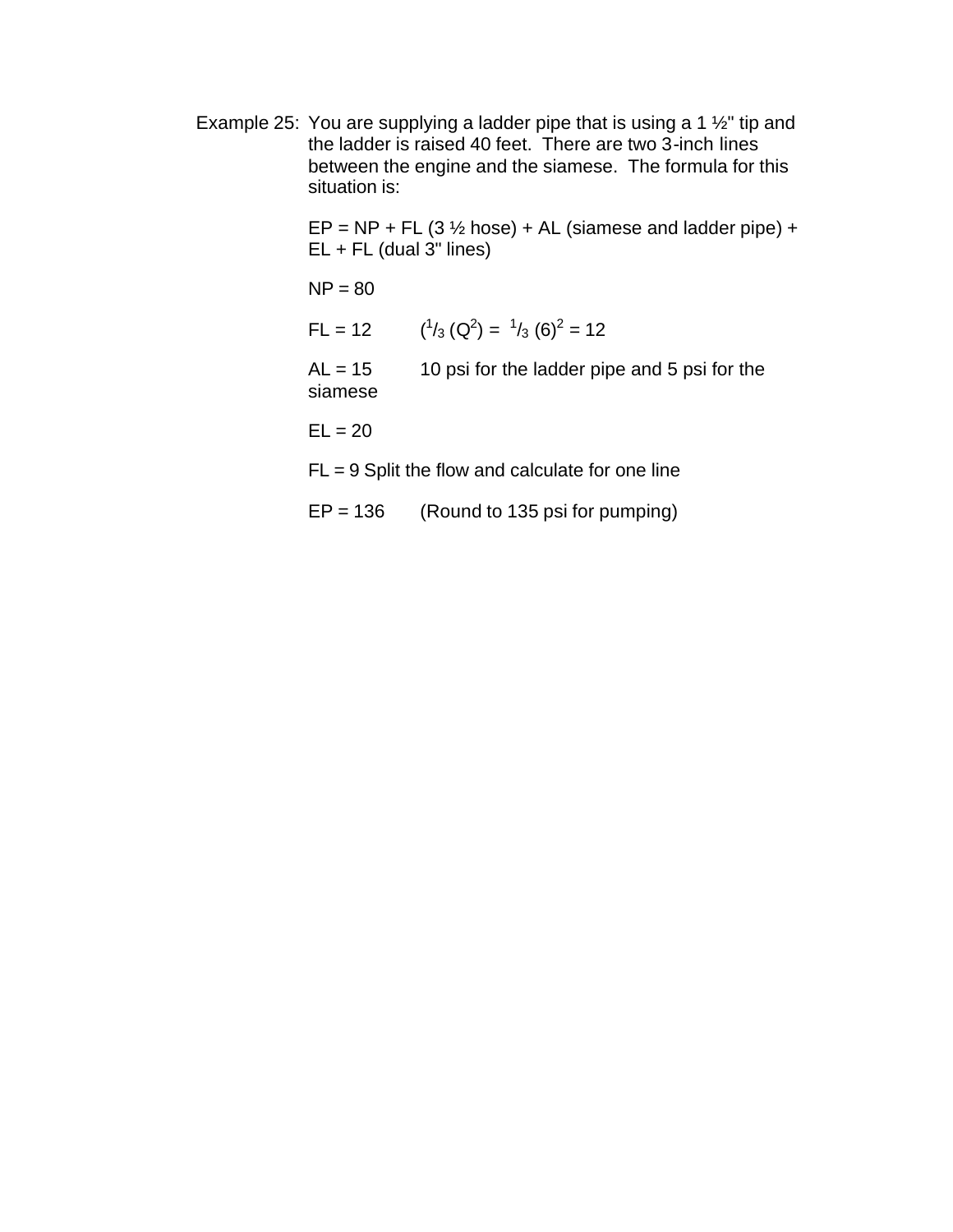- 5.17.8 The tip sizes that are carried on ladder pipes and tower ladders include sizes 1 $3/8$ ", 1  $\frac{1}{2}$ ", 1  $\frac{3}{4}$ ", and 2". The fog nozzles have an operating range of 350 to 1500 gpm.
- 5.17.9 The following is a list of procedures that are common to all ladder pipe operations, regardless of the type of aerial device.
	- The engine should be within 250 feet of the siamese for supply.
	- Use a minimum of 2 supply lines for aerials, 3 for tower ladders.
	- Charge lines slowly and gradually increase pressure.
	- Charge lines on orders of the truck OIC.
	- Shut down lines gradually, not abruptly.
- 5.18 PENETRATION AND EFFECTIVE STREAMS
- 5.18.1 Penetration refers to an effective hose stream reaching a predetermined and desired distance into a building. When using the term "effective fire stream" there are several "text book" definitions. However, **an effective fire stream of water is defined as a stream of water that consists of the correct amount of water, in the proper configuration, with adequate reach that will safely extinguish the fire.**
- 5.18.2 To find out the amount of penetration the stream is producing or to determine where you must place the nozzle for proper penetration, use the following quick method:
	- Divide the horizontal distance between the nozzle and the building by the story into which the stream is to be directed. When the nozzle is elevated into an upper story by an aerial or tower ladder or other means, the story that is horizontally on a line with the nozzle shall be considered "ground level" and all calculations made from that point. Remember to count the ground floor as number one. This contradicts the procedures for standpipe pressure calculations and elevation loss calculations when pumping to handlines on floors above ground level. This is where most mistakes are made in this problem.
- 5.18.3 In order to achieve maximum penetration into a structure, the stream must enter a window or other opening at the lowest point in that opening at about a 30° angle.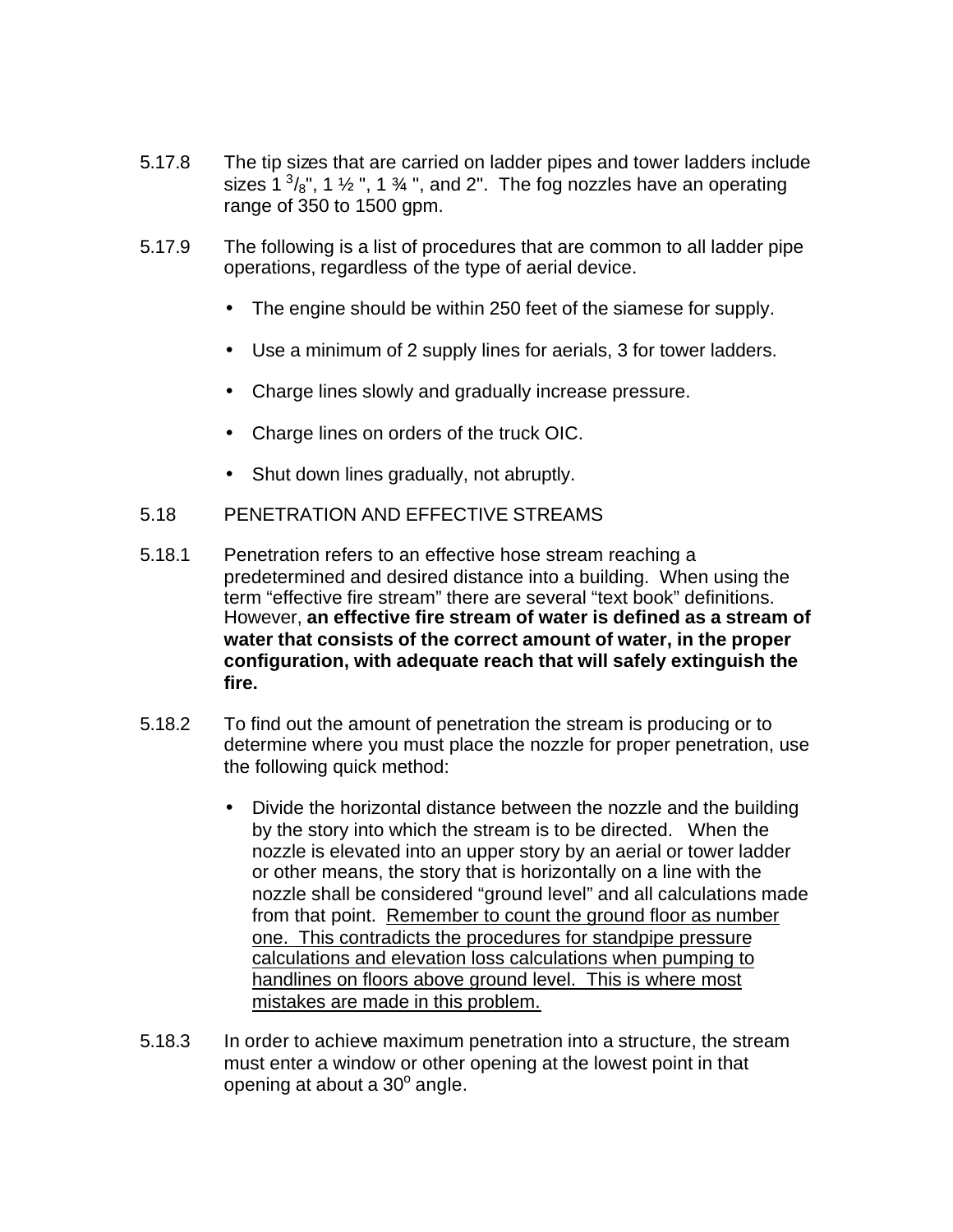#### 5.19 CALCULATING ADDITIONAL WATER AVAILABLE FROM HYDRANTS

- 5.19.1 The ability for the pump operator to calculate the available flow from a hydrant is an essential part of the overall role of the pump operator. Regardless of the size of the fire, pump operators should know the amount of water available from a particular hydrant when pumping during an incident. A minimum of 10 psi residual pressure should be maintained when pumping from a hydrant.
- 5.19.2 The following methods can be used to calculate additional water from a hydrant.
- 5.19.2.1 When a pumper is connected to a hydrant and not discharging water, the pressure on the intake gauge is the static pressure. This pressure reading alone tells nothing about the capacity of the hydrant! After the pumper begins discharging water, the intake gauge reading becomes the flow pressure. The difference between the static and flow pressure is known as residual pressure.
- 5.19.2.2 To determine how much water is available from a hydrant, the percent decrease in pressure must be calculated. This can be done by using the formula:

% decrease in pressure = (static  $-$  flow) x 100 static

After determining the percent of decrease of pressure, apply the following table:

| % Decrease of pressure | Additional water available                                                           |
|------------------------|--------------------------------------------------------------------------------------|
| $0 - 10%$              | 3 times the original amount                                                          |
| 11-15%                 | 2 times                                                                              |
| 16-25%                 | 1 time                                                                               |
| >25%                   | More water may be available but<br>less than an equal amount of the<br>original gpm. |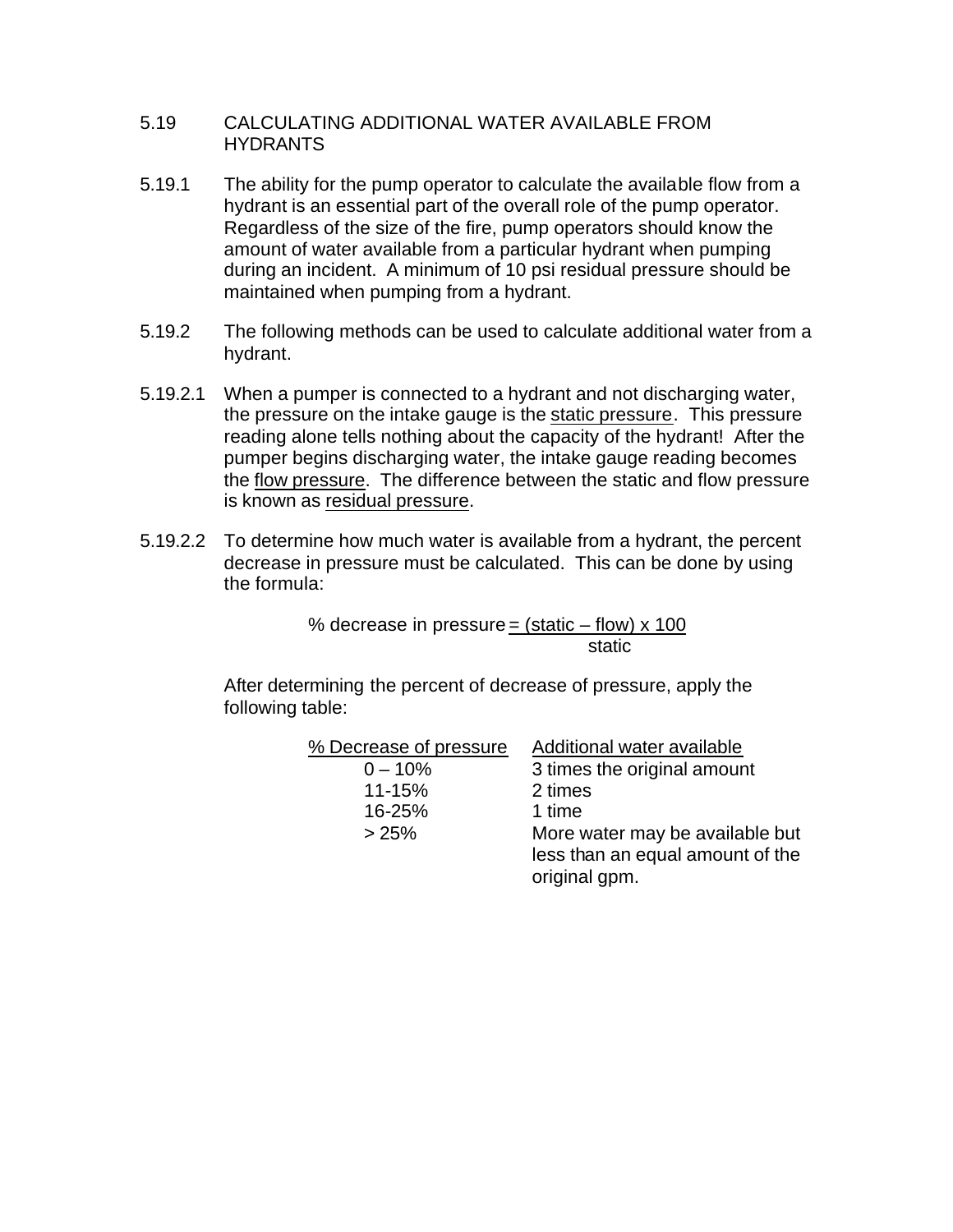Example 26: A pumper is supplying on line with 250 gpm. The static pressure was 80 psi and the flow pressure is 75 psi. How much more water can this hydrant deliver?

> % Decrease of pressure (psi) =  $(80 - 75) \times 100$ 80  $= 5 \times 100$  80  $= 500$  80  $= 6.25\%$

Since 6.25% falls between 0 and 10%, this hydrant can be expected to deliver at least 3 more time the original amount flowing. In this case, the original amount was 250 gpm. Therefore, the hydrant can be expected to flow an additional 750 gpm for a total of 1000 gpm.

#### 5.20 NOZZLE REACTION

5.20.1 Nozzle reaction is based upon the principle: "For every action, there is an equal and opposite reaction." As water leaves a nozzle under pressure, it causes a force in the opposite direction. The amount of this reaction depends upon the size of the nozzle tip and the pressure, and is due to acceleration of water in the nozzle. The maximum recommended nozzle reaction for a ladder pipe mounted on the fly section is 400 psi. In order to find out what this pressure is, the formula when utilizing a smooth bore tip is:

 $NR = 1.5 \times D^2 \times NP$ 

NR means "nozzle reaction" measured in psi.

**NOTE: It is recognized that pump operators are not likely to have the need to calculate nozzle reaction on the fireground. However, this information is provided in order for pump operators to have an understanding of nozzle reaction and to appreciate the forces developed by the flow of water. Pump operators must be cognizant of nozzle reaction, particularly when supplying heavy caliber streams and take extreme care to calculate PDP properly. Over pressurizing hand lines and master streams can lead to dangerous reaction pressures and injuries to firefighters.**